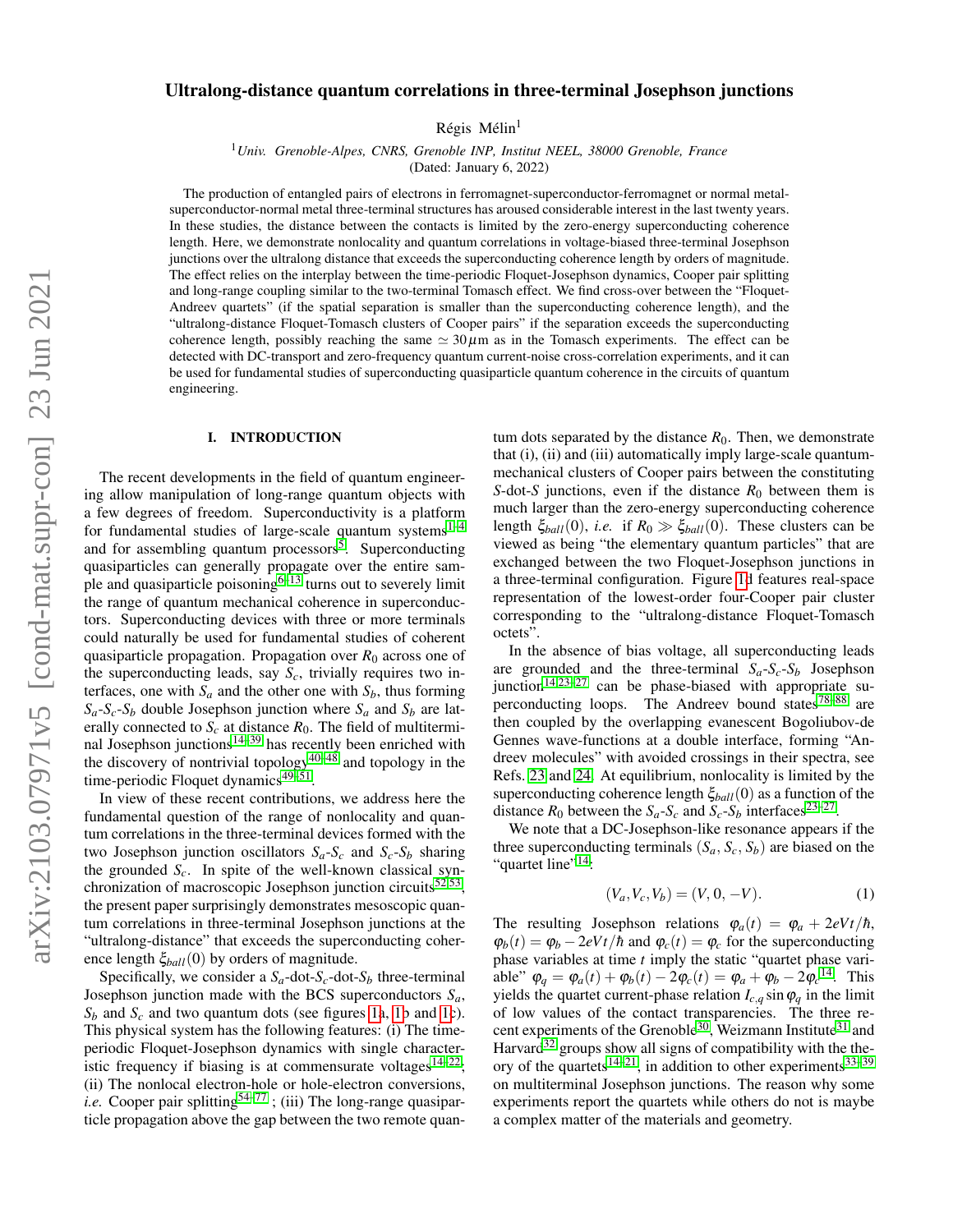

<span id="page-1-0"></span>FIG. 1. *The device considered in the paper*, consisting of the three-terminal  $S_a - D_x - S_c - D_x - S_b$  Josephson junction biased on the quartet line at the voltages  $(V_a, V_c, V_b) = (V, 0, -V)$ . The two quantum dots  $D_x$  and  $D_{x'}$  make distance  $R_0$  between them. Panel a features the entire device, and panels b and c show enlargements around the regions of the  $D_x$  and  $D_{x'}$  quantum dots formed with semiconducting nanowires<sup>[31](#page-18-13)</sup>, with the gate voltages  $V_{g,x}$  and  $V_{g,x'}$ . Panel d shows schematically the Cooper pair cluster of the ultralong-distance Floquet-Tomasch octets, see also figure [4.](#page-2-0) The separation  $R_0$  between the contacts can be much larger than the zero-energy coherence length  $\xi_0 \equiv \xi_{ball}(0)$ .

The present paper focuses on the range of the quartets at finite bias voltage *V* being a fraction of the superconducting gap ∆. Concerning propagation across *S<sup>c</sup>* between the two Josephson junctions, the Tomasch effect was experimentally shown in Refs. [89](#page-19-3)[–91](#page-19-4) to produce oscillations in the density of states of the superconducting quasiparticles in a two-terminal configuration, as a result of the finite superconducting film thickness reaching  $33.2 \mu m$  in the experimental Ref. [91.](#page-19-4) The "Tomasch effect"<sup>[89](#page-19-3)[–91](#page-19-4)</sup> and the model proposed by McMillan and Anderson<sup>[92](#page-19-5)</sup> provide sensitivity on the thin film boundary conditions, corresponding to the two-terminal nonlocal density-phase response, see also the contribution of Wolfram and Lehman<sup>[93](#page-19-6)</sup>. The here considered three-terminal "Floquet-Tomasch effect for the Cooper pair clusters" couples one junction to the phase drop at the other junction according to the nonlocal current-phase response and it does not involve the same microscopic quantum process as the three-terminal density of state oscillations. The former is DC-current current response and the latter corresponds to AC-density oscillations. Nonlocality and quantum correlations are obtained in the Floquet-Tomasch effect over the ultralong-distance  $R_0 \gg$ ξ*ball*(0) that is orders of magnitude larger than at equilibrium.

This ultralong-distance effect contrasts with the  $F_a$ *SFb* ferromagnet-superconductor-ferromagnet and the *NaSN<sup>b</sup>* normal metal-superconductor-normal metal beam splitters, where nonlocality and quantum correlations are limited by the superconducting coherence length ξ*ball*(0), see for instance Refs. [54](#page-18-8)[–77.](#page-19-0)

The paper is organized as follows. The physical picture is presented in section [II.](#page-1-1) The model and methods are presented in section [III.](#page-3-0) Analytical model calculations are presented in section [IV.](#page-6-0) Section [V](#page-9-0) deals with presentation of the numerical results. Perspectives on noise measurements are discussed in section [VI.](#page-12-0) Summary of the paper is provided in section [VII.](#page-13-0)

## <span id="page-1-1"></span>II. PHYSICAL PICTURE

We first present the basics of Cooper pair splitting and nonlocality limited by the superconducting coherence length, see Refs. [54](#page-18-8)[–77.](#page-19-0) The range of Cooper pair splitting is introduced in section [II A](#page-1-2) for three-terminal  $F_a S F_b$  and  $N_a S N_b$  devices. Next, we proceed further in section [II B](#page-2-1) with the ultralongdistance Floquet-Tomasch effect in a three-terminal  $S_a - D_x - S_c$  $D_{x}$  *S<sub>b</sub>* Josephson junction, where  $D_x$  and  $D_{x}$  denote the two quantum dots.

### <span id="page-1-2"></span>A. Nonlocality of Cooper pair splitting

This subsection introduces nonlocality and quantum correlations in a three-terminal  $F_a$ *SF<sub>b</sub>* or  $N_a$ *SN<sub>b</sub>* device, in connection with Cooper pair splitting, see Refs. [54](#page-18-8)[–77.](#page-19-0)

Andreev reflection<sup>[78](#page-19-1)</sup> at a normal metal-superconductor (*NS*) interface converts the supercurrent carried by Cooper pairs in *S* into normal current in *N*. Namely, spin-up electron from *N* is Andreev-reflected as a spin-down hole and a Cooper pair is transmitted into the condensate. The semiclassical trajectories of the incoming electron and outgoing hole are separated on the *NS* interface by less than the superconducting coherence length ξ*ball*(0), which is why Andreev reflection is nonlocal at the scale of the superconducting coherence length.

The experimental evidence $54-61$  $54-61$  for the theoretical prediction of nonlocal Andreev reflection $62-77$  $62-77$  involves threeterminal configurations, such as the above mentioned  $F_a S F_b$ or *NaSN<sup>b</sup>* devices.

Regarding the range of Cooper pair splitting in threeterminal  $F_a$ *SF<sub>b</sub>* and  $N_a$ *SN<sub>b</sub>* devices, the zero-energy supercon-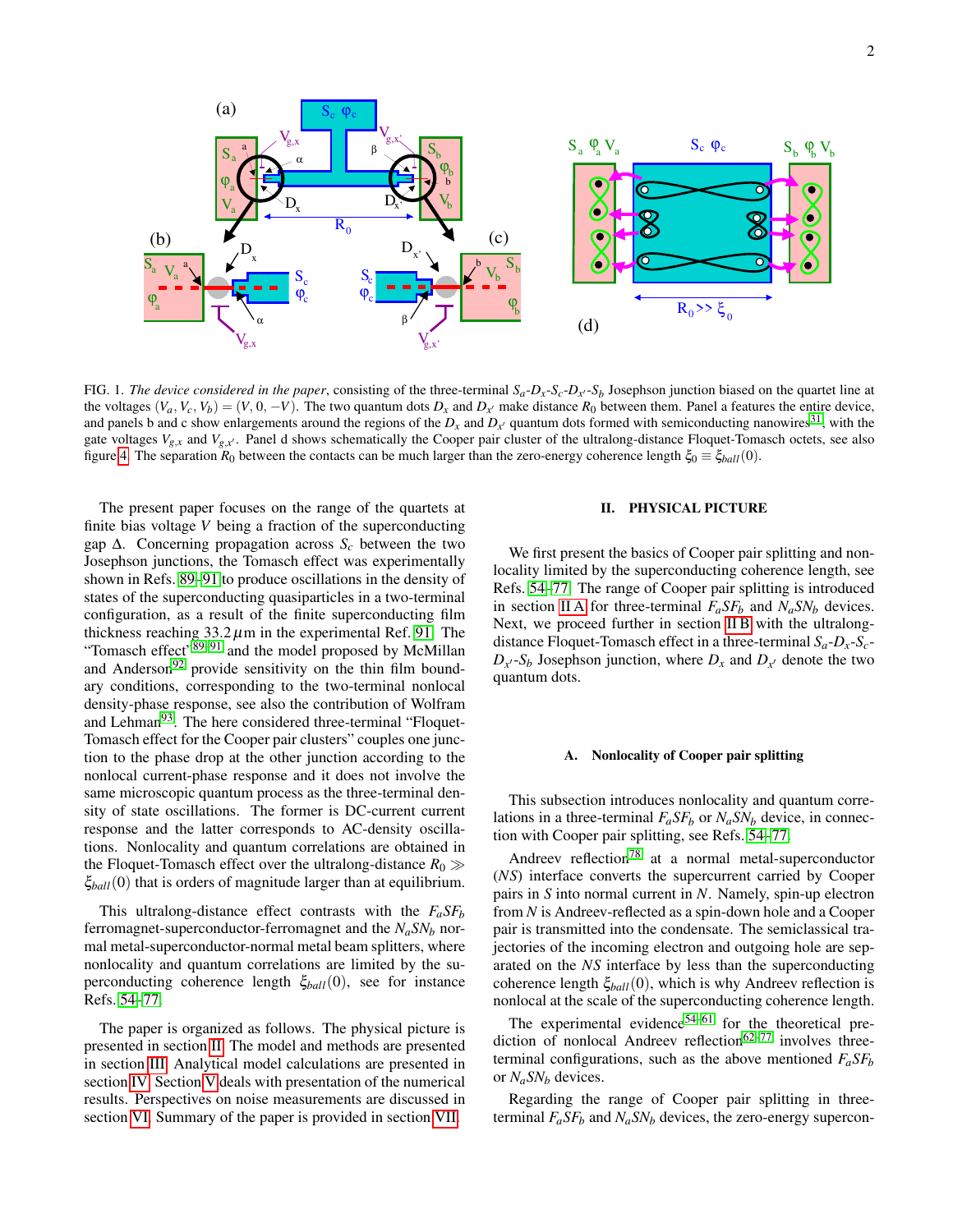<span id="page-2-2"></span>FIG. 2. Schematic Floquet-Andreev pair amplitude for  $2eV < \Delta$  (a) and Floquet-Tomasch pair amplitude for  $2eV > \Delta$  (b). Both panels show conversion of a spin-up electron (e) on dot  $D_x$  as a hole in the spin-down band (h) on dot  $D_{x'}$ . Floquet-Andreev on panel a involves subgap propagation over  $R_0 = |\mathbf{R}' - \mathbf{R}| \lesssim \xi_{ball}(0)$  and Floquet-Tomasch on panel b implies propagation above the gap if  $R_0 \gg$ ξ*ball*(0).

<span id="page-2-3"></span>FIG. 3. Schematic Floquet-Andreev DC-transport diagrams for  $2eV < \Delta$  (a) and  $2eV > \Delta$  (b). Both processes correspond to "closing" the pair amplitude diagrams on figure [2](#page-2-2) by addition of propagation at zero energy from  $D_{x}$  to  $D<sub>x</sub>$ , thus forming a process contributing to the DC-current. Both panels have distance  $R_0 = |\mathbf{R}' - \mathbf{R}| \lesssim \xi_{ball}(0)$  between  $D_x$  and  $D_{x'}$ , and  $\varphi_q$ -quartet phase sensitivity.

of a Cooper pair" is energy/frequency-ω-sensitive:

 $S_a V_a$   $D_x$   $S_c V_c$   $D_x$ ,  $S_b$ 

|R'−R|>>ξ<sub>0</sub>, 2eV>∆

e

 $S_a V_a$   $D_x$   $S_c V_c$   $D_x S_b$ 

|R'−R|~ , 2eV> ξ ∆ 0

 $e^+$ 

h *Willi* 

h *Willi* 

 $h \rightarrow$ 

 $e \mathcal{T}$ 

 $h \rightarrow$ 

 $e \mathcal{T}$ 

 $D_{x}$ ,  $S_{h}V_{h}$ 

 $S_c V_c$   $D_x$ ,  $S_b V_b$ 

R  $R'$  x

R  $R'$  x

<span id="page-2-4"></span>
$$
\xi_{ball}(\omega - i\eta_S) = \frac{\hbar v_F}{\sqrt{\Delta^2 - (\omega - i\eta_S)^2}},\tag{3}
$$

where  $v_F$  is the Fermi velocity. Eq. [\(3\)](#page-2-4) diverges as the energy ω goes to the superconducting gap ∆, see also Ref. [94](#page-19-9) for the nonlocal conductance  $\mathscr{G}_{a,b} = \partial I_a / \partial V_b$  at arbitrary bias voltage  $V_b$  with respect to the superconducting gap.

### <span id="page-2-1"></span>B. Ultralong-distance Floquet-Tomasch effect

The introduction of "the Feynman diagrams" in calculations of the light-matter interaction was not only useful to represent the quantum processes, but it also yielded considerable shortcuts in the calculation of those scattering amplitudes. Here, the diagrams yield intuitive explanations and simple physical pictures for the numerical results presented in section [V.](#page-9-0) Those diagrams represent the time-evolution of the electrons, holes and the conversions between them, scattering back and forth between the different interfaces.

This subsection considers nonlocality in the  $S_a - D_x - S_c - D_{x'}$  $S_b$  three-terminal Josephson junction on figures [1a](#page-1-0), [1b](#page-1-0) and [1c](#page-1-0) which is biased according to Eq. [\(1\)](#page-0-0) in a voltage-*V* range that is significant fraction of the superconducting gap  $\Delta$ , typically  $eV \sim \Delta/2$ . Specifically, we detail the microscopic processes, starting with the nonlocal pair amplitude, and next proceeding further with the Floquet-Andreev and the Floquet-Tomasch contributions to the current, finally uncovering the ultralong-distance Floquet-Tomasch octets. We demonstrate



<span id="page-2-0"></span>FIG. 4. *Schematic higher-order ultralong-distance Floquet-Tomasch octet DC-current diagram for* 2*eV* > ∆*.* This process takes two pairs from  $S_a$  at  $V_a = +V$ , two pairs from  $S_b$  at  $V_b = -V$ , split two of them and locally transfers the two others into the grounded  $S_c$ , thus with 2 $\varphi_q$ -quartet phase sensitivity. The distance between  $D_x$  and  $D_{x'}$  is  $R_0 = |\mathbf{R}' - \mathbf{R}| \gg \xi_{ball}(0)$ . Comparing to figure [3,](#page-2-3) we deduce crossover from the  $\varphi_q$ -quartets to the  $2\varphi_q$ -octets as  $R_0$  is increased from  $R_0 \lesssim \xi_{ball}(0)$  (see figure [3b](#page-2-3)) to  $R_0 \gg \xi_{ball}(0)$  (on the present figure). This process is also shown schematically on figure [1d](#page-1-0).

ducting coherence length ξ*ball*(0) is given by

<span id="page-2-5"></span>
$$
\xi_{ball}(0) = \frac{\hbar v_F}{\Delta} \tag{2}
$$

in the ballistic limit, where  $v_F$  is the Fermi velocity. This "size"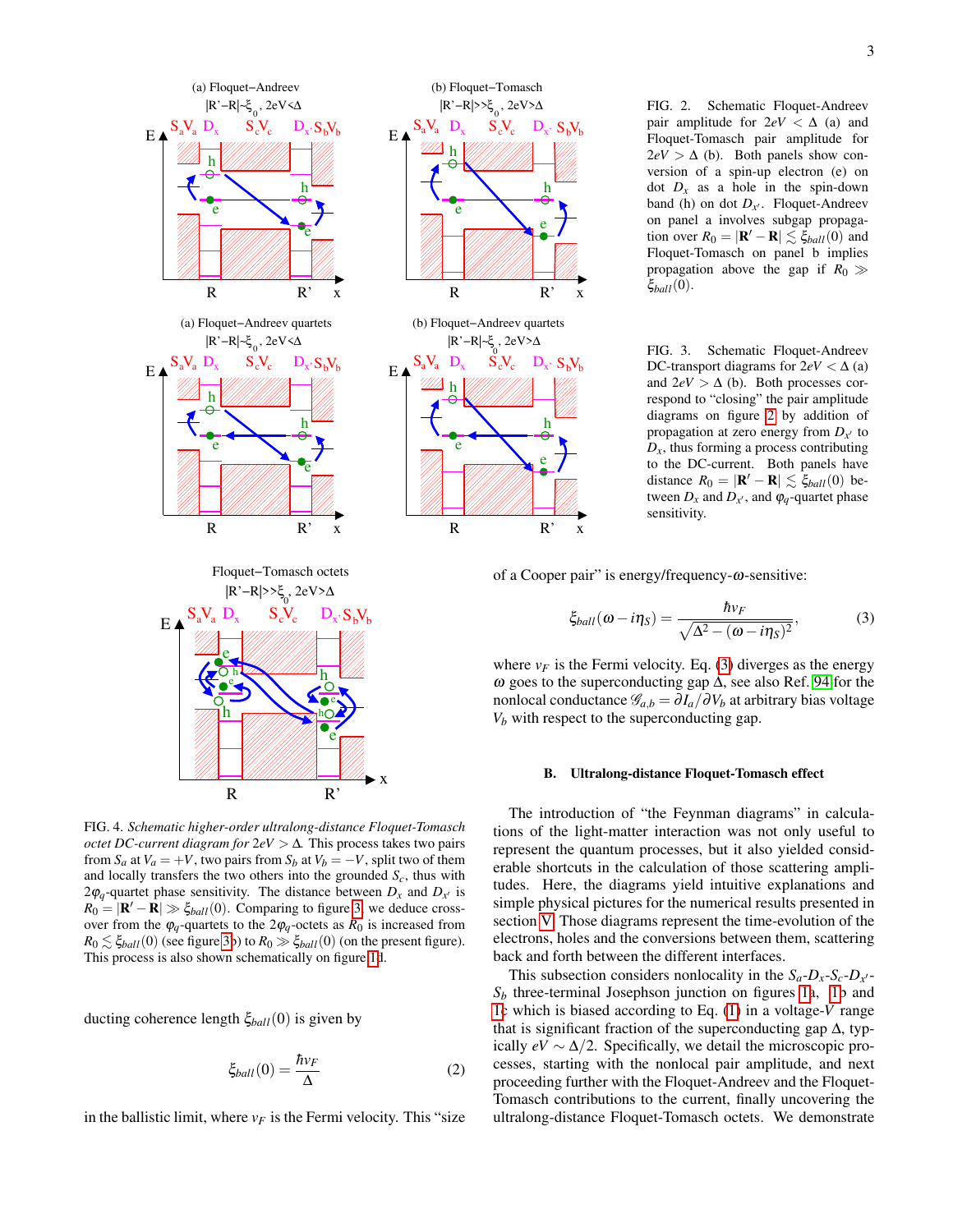in Appendix [A](#page-14-0) that the Floquet-Tomasch effect for the current of pairs in a three-terminal Josephson junction and the two-terminal density of state oscillations in the Tomasch  $effect^{89-93}$  $effect^{89-93}$  $effect^{89-93}$  share the ultralong-distance nonlocality, but the corresponding quantum processes are inequivalent. Thus, the mechanism for the two-terminal density of state oscillations in the Tomasch effect $89-93$  $89-93$  cannot be advocated to be at the origin of the ultralong-distance current of pairs in the threeterminal Josephson junction. In the first place, in the threeterminal configuration, the quantum processes coupling the density of states at one contact to the pairs at the other contacts are AC at the lowest-order in the tunneling amplitudes, and thus, they cannot be put forward as an explanation to the calculated three-terminal DC-current of quartets and higherorder clusters of Cooper pairs.

Figures [2a](#page-2-2) and [2b](#page-2-2) show the energy diagram for the lowestorder pair amplitude between the quantum dots  $D_x$  and  $D_{x}$ , corresponding to conversion of "spin-up electron on the dot  $D_x$ " into "spin-down hole on the dot  $D_{x}$ ".

The processes on figures [2a](#page-2-2) and [2b](#page-2-2) start with electron-hole conversion at the  $S_a - D_x - S_c$  Josephson junction: local Floquet-Andreev reflection first increases the energy by 2*eV* (*i.e.* the energy of a Cooper pair taken from the lead *S<sup>a</sup>* biased at the voltage *V*). The process continues with nonlocal propagation from  $D_x$  to  $D_{x'}$  across  $S_c$  in the hole-electron channel. Next, "local" inverse-Floquet hole-electron conversion takes place at the  $S_c$ - $D_{x'}$ - $S_b$  Josephson junction. In the final state, spindown hole is produced at zero energy on the quantum dot  $D_{x'}$ .

The condition  $|2eV| < \Delta$  on the bias voltage *V* (see figure [2a](#page-2-2)) implies conversion in the hole-electron channel over the superconducting coherence length  $\xi_{ball}(\omega)$ , see Eq. [\(3\)](#page-2-4). This subgap process is referred to as "the Floquet-Andreev quartet pair amplitude".

Conversely,  $|2eV| > \Delta$  on figure [2b](#page-2-2) implies nonlocal holeelectron conversion above the gap of  $S_c$ . This process is limited by the mesoscopic phase coherence length  $l_{\varphi}$  of the superconducting quasiparticles, and it is referred to as "the ultralong-distance Floquet-Tomasch pair amplitude" [see the forthcoming Eqs. [\(11\)](#page-5-0)-[\(18\)](#page-5-1)], in analogy with the Tomasch effect $89-92$  $89-92$  mentioned above in the Introduction.

Emergence of the ultralong-distance Floquet-Tomasch pair amplitude if  $|2eV| > \Delta$  implies ultralong-distance nonlocality over  $R_0 \sim l_{\varphi}$ , and quantum correlations in the  $\varphi_q$ -sensitive current, which is considered now.

Now, we "close the loop" on figures [3a](#page-2-3) and [3b](#page-2-3) with final zero-energy hole-electron conversion from  $D_{x'}$  to  $D_x$ . The resulting  $\varphi_q$ -sensitive Floquet-Andreev quartet current is limited by the superconducting coherence length  $\xi_{ball}(0)$ , independently on whether  $|2eV| < \Delta$  or  $|2eV| > \Delta$ .

Finally, we consider the higher-order process of the ultralong-distance Floquet-Tomasch octets having sin(2ϕ*q*) sensitivity and range limited by  $l_{\varphi}$ . Figure [4](#page-2-0) shows the corresponding diagram, see also figure [1d](#page-1-0). Two nonlocal and two local hole-electron conversions are involved: (i) Nonlocally from  $D_x$  to  $D_{x'}$  and from  $D_{x'}$  to  $D_x$  across  $S_c$ , and (ii) Locally between each  $S_a$  and  $S_b$ , the  $D_x$  and  $D_{x'}$  quantum dots and  $S_c$ . Overall, the resulting  $sin(2\varphi_q)$ -sensitive octet current appears if the distance  $R_0$  between the remote  $S_a - D_x - S_b$  and

 $S_c$ -*D*<sub>*x*</sub> $\cdot$ -*S*<sup>*b*</sup> junctions reaches  $R_0 \sim l_{\phi}$ , such that  $l_{\phi} \gg \xi_{ball}(0)$ . We conclude that figure [4](#page-2-0) provides microscopic picture for the proposed ultralong-distance Floquet-Tomasch octets as an eight-fermion cluster originating from four Cooper pairs, see also figure [1d](#page-1-0).

This physical picture suggests cross-over as  $R_0$  increases from below to above  $\zeta_{ball}(0)$ , *i.e.* from "the dominant sin  $\varphi_q$  of the Floquet-Andreev quartets over ξ*ball*(0)" to "the dominant  $\sin(2\varphi_q)$  of the ultralong-distance Floquet-Tomasch octets over *l*ϕ". A cross-over to the higher-order-*n* clusters of Cooper pairs is expected as the voltage values is reduced below  $\Delta/2n$ (with *n* an integer).

We proceed further with the models and methods in section [III,](#page-3-0) next with the analytical results in section [IV](#page-6-0) and finally the theory is put to the test of the numerical calculations in section [V.](#page-9-0)

#### <span id="page-3-0"></span>III. MODEL AND METHODS

We start in subsection [III A](#page-3-1) with a brief description of the models used in the paper, *i.e.* the geometry and the Hamiltonians. Next, we present in subsection [III B](#page-5-2) a central ingredient of the model, *i.e.* the connection between the Dynes parameter and the mesoscopic phase coherence length of the superconducting quasiparticles. The methods are mentioned in section [III C.](#page-6-1)

#### <span id="page-3-1"></span>A. Geometry and Hamiltonians

Now, we present the geometry and the Hamiltonians.

Figures [1a](#page-1-0), [1b](#page-1-0) and [1c](#page-1-0) show the device geometry: the Tshaped grounded superconducting lead *S<sup>c</sup>* connected *via* the two quantum dots  $D_x$  and  $D_{x'}$  to  $S_a$  and  $S_b$  biased at  $V_{a,b} = \pm V$ . Those figures represent quasi-one-dimensional semiconducting nanowire quantum dots similar to Ref. [31.](#page-18-13) The distance between  $D_x$  and  $D_{x'}$  is denoted by  $R_0 = |\mathbf{R}' - \mathbf{R}|$ .

Now, we provide the Hamiltonians. The BCS Hamiltonian of each infinite superconducting lead with gap  $\Delta$  and phase  $\varphi$ is given by

<span id="page-3-2"></span>
$$
\mathcal{H}_{BCS} = -W \sum_{\langle i,j \rangle} \sum_{\sigma} \left( c_{i,\sigma}^{+} c_{j,\sigma} + c_{j,\sigma}^{+} c_{i,\sigma} \right) \tag{4}
$$

$$
-\Delta \sum_{i} \left( e^{i\varphi} c_{i,\uparrow}^{+} c_{i,\downarrow}^{+} + e^{-i\varphi} c_{i,\downarrow} c_{i,\uparrow} \right), \tag{5}
$$

where, again,  $\sigma = \uparrow, \downarrow$  is the projection of the spin along the quantization axis, and  $\varphi$  takes the values  $\varphi_a$ ,  $\varphi_b$  or  $\varphi_c$  according to which of the superconducting lead  $S_a$ ,  $S_b$  or  $S_c$  is considered. The notation  $\langle i, j \rangle$  in Eq. [\(4\)](#page-3-2) stands for pairs of neighboring sites on a three-dimensional (3D) tight-binding lattice, and the label *i* in Eq. [\(5\)](#page-3-2) runs over all tight-binding sites.

The tunnel Hamiltonian couples the tight-binding sites on both sides of the contacts:

<span id="page-3-3"></span>
$$
\mathcal{H}_T = -J \sum_{\langle i,j \rangle} \sum_{\sigma} \left( c^+_{i,\sigma} c_{j,\sigma} + c^+_{j,\sigma} c_{j,\sigma} \right), \tag{6}
$$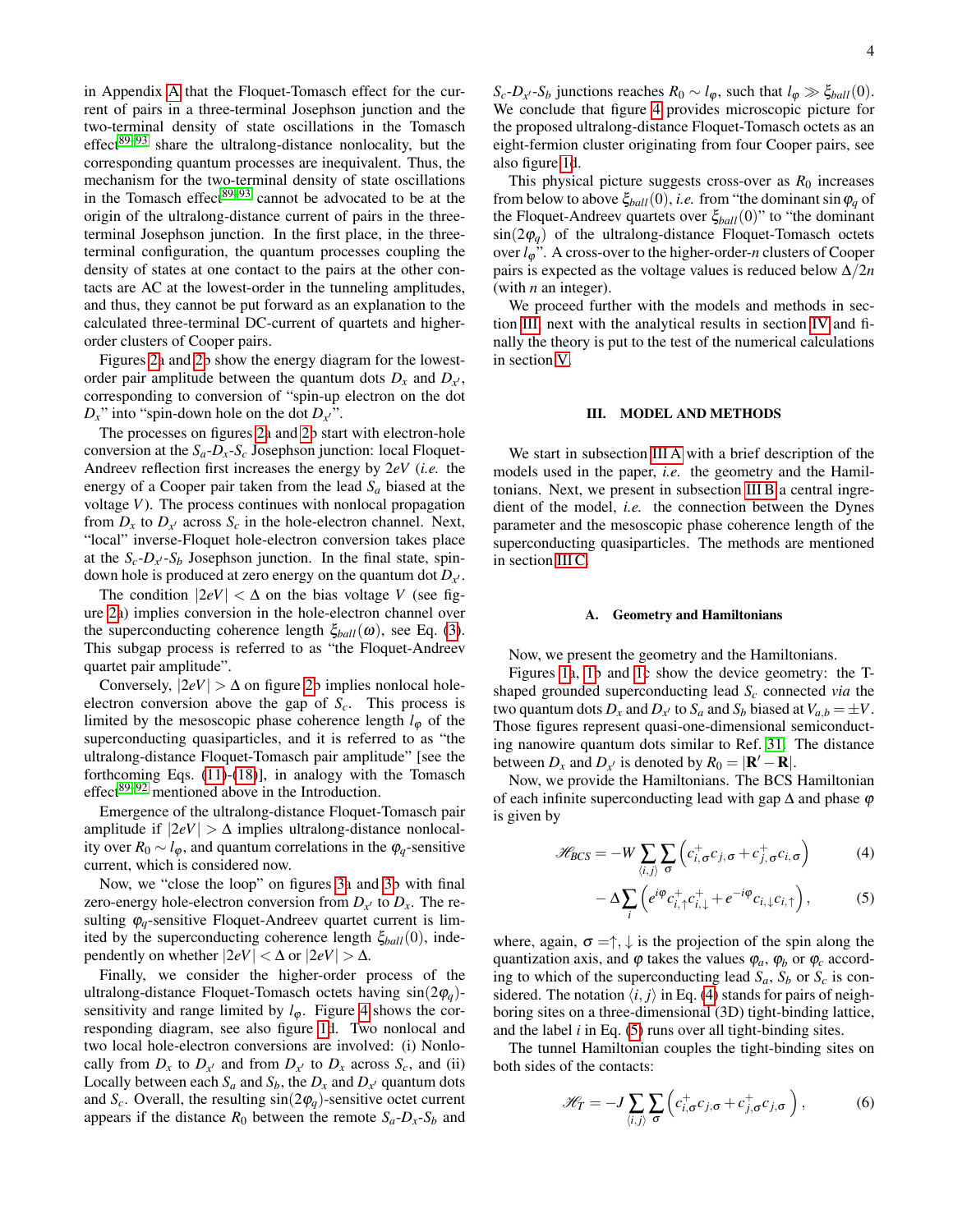

where  $\langle i, j \rangle$  in Eq. [\(6\)](#page-3-3) denotes the pairs of corresponding tightbinding sites on both sides of the two-dimensional (2D) interface.

The Hamiltonian of a direct-gap semiconductor making the quantum dots on figure [5](#page-4-0) is inspired by Ref. [95.](#page-19-10) We take the following Hamiltonian in the infinite 3D bulk limit:

<span id="page-4-1"></span>
$$
\mathcal{H}_1 = \sum_{\mathbf{q}} \sum_{\sigma} \frac{|\mathbf{q}|^2}{2m_e} a_{\mathbf{q},\sigma}^+ a_{\mathbf{q},\sigma} - \sum_{\mathbf{q}} \sum_{\sigma} \left( E_g + \frac{|\mathbf{q}|^2}{2m_h} \right) b_{\mathbf{q},\sigma}^+ b_{\mathbf{q},\sigma}, \tag{7}
$$

where  $a_{\mathbf{q},\sigma}^+$  or  $b_{\mathbf{q},\sigma}^+$  create spin- $\sigma$  fermions with the wavevector **q** in the conduction or valence band, and  $E_g$  is the value of the direct gap. We will use in section [IV](#page-6-0) the fact that the dispersion relations appearing in Eq. [\(7\)](#page-4-1) have extrema at the wave-vector  $q^* = 0$ .

Considering the  $\langle a, \alpha \rangle$  pair of tight-binding sites making the contact at the interface between the superconductor  $S_a$  and the quantum dot  $D_x$  (see figure [5\)](#page-4-0), the local creation operator  $c_{\alpha,\sigma}^{+}$  on the surface  $D_x$  is defined as a sum over the quantum numbers *n*<sub>1</sub> and *n*<sub>2</sub> of the  $a_{n_1,\sigma}^+$  and  $b_{n_2,\sigma}^+$  creation operators associated to both conduction and valence band respectively:

<span id="page-4-2"></span>
$$
c_{\alpha,\sigma}^{+} = \sum_{n_1} \varphi_{a,n_1}^{*}(\mathbf{R}_{\alpha}) a_{n_1,\sigma}^{+} + \sum_{n_2} \varphi_{b,n_2}^{*}(\mathbf{R}_{\alpha}) b_{n_2,\sigma}^{+}, \qquad (8)
$$

where we assumed a quantum dot with finite dimension, and the tight-binding site labeled by  $\alpha$  is at the space coordinate  $\mathbf{R}_{\alpha}$ . In Eq. [\(8\)](#page-4-2), the quantum numbers  $n_1$  and  $n_2$  label the states of the quantum dot with finite dimension, possibly with irregularities in its shape, and having Eq. [\(7\)](#page-4-1) as its bulk Hamiltonian. The notations  $\varphi_{a,n_1}(\mathbf{R}_{\alpha})$  and  $\varphi_{b,n_2}(\mathbf{R}_{\alpha})$  stand for the corresponding conduction and valence band wave-functions.

The zero-dimensional (0D) quantum dot on figure [6](#page-4-3) has level at zero energy. Thus, the corresponding Hamiltonian is  $\mathscr{H}_1' = 0.$ 

<span id="page-4-3"></span><span id="page-4-0"></span>FIG. 6. Schematic tightbinding model of the considered  $S_a - D_x - S_c - D_{x'} - S_b$  threeterminal Josephson junction containing two quantum dots  $D_x$  and  $D_{x'}$ . The quantum dots are zero-dimensional (0D) on this figure. This is "the reduced model II".

The quantum dots are connected with highly transparent interfaces to the leads, which is why the Coulomb interaction is included neither in Eq. [\(7\)](#page-4-1) nor in  $\mathcal{H}'_1 = 0$ . For instance, the re-cent experiments<sup>[39](#page-18-0)</sup> on Andreev molecules<sup>[23](#page-18-9)[–27](#page-18-10)</sup> do not seem to require Coulomb interactions as a central ingredient, because of the highly transparent interfaces.

Zero temperature is assumed throughout the paper. Nontrivial quasiparticle populations can be produced at zero temperature by driving normal current between two attached normal leads. An interesting theoretical and experimental question is to address whether driving normal current can result in change of sign of the quartet critical current, similarly to two terminals, see Refs. [96](#page-19-11) and [97.](#page-19-12)

The scattering approach or the Keldysh Green's functions<sup>[98](#page-19-13)</sup> were complementary used in the past to address superconducting junctions, see for instance Refs. [99](#page-20-0)[–101](#page-20-1) for a single superconducting weak link. Both approaches have their own advantages. For instance, the scattering matrix calculations and the wave-function approach allow for semiclassical calculations, see Refs. [48](#page-18-2) and [102.](#page-20-2) Microscopic Green's functions produce efficient algorithms to address the general conditions of high transparencies and large current bias, see for instance Ref. [94.](#page-19-9) In the following, we rely on the Keldysh Green's functions, on the basis of the algorithms that were developed over the last few years $17-19,21,48$  $17-19,21,48$  $17-19,21,48$  $17-19,21,48$ .

We also implement the simplifying assumption of a ballistic superconductor, similarly to the McMillan-Anderson and the Wolfram-Lehman papers<sup>[92](#page-19-5)[,93](#page-19-6)</sup> on the Tomasch effect<sup>[89–](#page-19-3)[91](#page-19-4)</sup>. Taking the ballistic limit yields considerable simplifications in the calculations, see below. Disorder in the superconductors could be introduced in the future on the basis of the Usadel equations<sup>[103](#page-20-3)</sup>. Another possible approach is to assume perturbation theory in the strength of the nonlocal processes between the two quantum dots, see the forthcoming section [IV,](#page-6-0)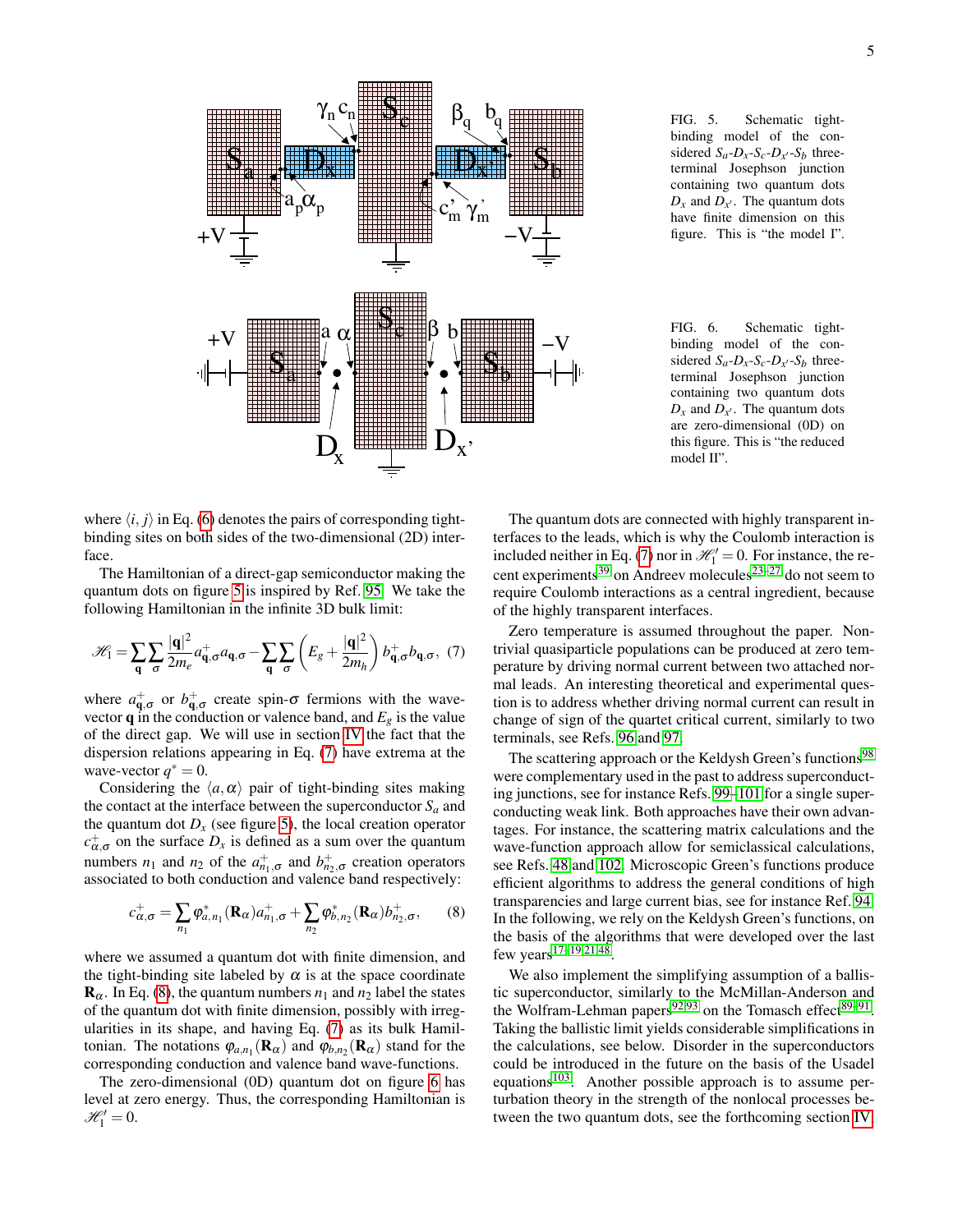and to average over disorder the pairs of nonlocal Green's functions connecting both quantum dots. The 16 Nambu components of the advanced-advanced transmission modes (see Ref. [20\)](#page-18-18) would then have to be generalized to the Keldysh contour and to energy outside the superconducting gap.

# <span id="page-5-2"></span>B. The mesoscopic phase coherence length of the superconducting quasiparticles

In this subsection, we relate the mesoscopic phase coherence length  $l_{\varphi}$  of the superconducting quasiparticles to the Dynes parameter  $\eta_S^{17,104-107}$  $\eta_S^{17,104-107}$  $\eta_S^{17,104-107}$  $\eta_S^{17,104-107}$ .

By the time-energy uncertainty relation, and by the correspondence between the time and length scales, a characteristic length  $\hbar v_F/E_0$  is associated to any energy scale  $E_0$ . To the Fermi energy  $\varepsilon_F$  is associated the Fermi wave-length  $\lambda_F$ , which is much smaller than the superconducting coherence length ξ*ball*(0) that is related to the superconducting gap ∆. The characteristic length *l*<sup>ϕ</sup> is conjugate to the Dynes parameter  $\eta_s$ , and it phenomenologically accounts for the quantum-to-classical cross-over of the propagating superconducting quasiparticles, due to inelastic scattering and energy relaxation. Then,  $l_{\varphi}$  is much larger than the superconducting coherence length  $\xi_{ball}(0)$ , *i.e.*  $l_{\varphi} \gg \xi_{ball}(0)$ , because the Dynes parameter  $\eta_s$  is much smaller than the superconducting gap  $\Delta$ , *i.e.*  $\eta_s \ll \Delta$ , see Refs. [17,](#page-17-6) [104–](#page-20-4)[107.](#page-20-5) The length scale  $l_{\varphi}$ has to cross-over to its normal-state value  $\hbar v_F/\eta_s$  as the energy  $\omega$  crosses-over above  $\omega \gtrsim 2\Delta$ . This  $l_{\varphi}$  naturally receives the interpretation of defining the "limit of the quantum world" as far as the superconducting quasiparticle propagation is concerned.

Now, within this phenomenological "Dynes picture", we provide analytical expressions for the mesoscopic phase coherence length  $l_{\varphi}$  of the superconducting quasiparticles as a function of the energy  $\omega$ .

The evanescent Bogoliubov-de Gennes wave-functions decay exponentially like  $\sim$  exp( $-R/\xi_{ball}(\omega - i\eta_s)$ ) from the interface at the subgap energy  $|\omega| < \Delta$ , see also the Green's function given by Eq. [\(B3\)](#page-16-0). Then, the superconducting coherence length  $\xi_{ball}(\omega - i\eta_s)$  can be continued to energies  $|\omega| > \Delta$  outside the gap, and it has the following real and imaginary parts:

$$
\frac{1}{\xi_{ball}(\omega - i\eta_S)} = \text{Re}\left(\frac{1}{\xi_{ball}(\omega - i\eta_S)}\right) \tag{9}
$$

$$
+i\,\text{Im}\left(\frac{1}{\xi_{ball}(\omega - i\eta_S)}\right),
$$

which yields damping and oscillations:

$$
\exp\left(-\frac{R}{\xi_{ball}(\omega - i\eta_S)}\right) = \exp\left[-R\operatorname{Re}\left(\frac{1}{\xi_{ball}(\omega - i\eta_S)}\right)\right]
$$

$$
\times \exp\left[-iR\operatorname{Im}\left(\frac{1}{\xi_{ball}(\omega - i\eta_S)}\right)\right].
$$
(10)

We define the inverse damping length as

<span id="page-5-0"></span>
$$
\frac{1}{l_{\varphi}} = \text{Re}\left[\frac{1}{\xi_{ball}(\omega - i\eta_{S})}\right],\tag{11}
$$

with  $|\omega| > \Delta$ .

We note that  $\text{Re}\sqrt{\Delta^2 - (\omega - i\eta_s)^2} = \rho \cos(\theta/2)$ , where  $\rho^2 \exp(i\theta) = \Delta^2 - \omega^2 + \eta_S^2$  $Using \cos \theta =$  $2\cos^2(\theta/2)-1$  leads to

$$
\text{Re}\sqrt{\Delta^2 - (\omega - i\eta_S)^2}
$$
 (12)

$$
= \frac{1}{\sqrt{2}} \left\{ \left[ \left( \Delta^2 - \omega^2 + \eta_S^2 \right)^2 + 4 \eta_S^2 \omega^2 \right]^{1/2} + \Delta^2 - \omega^2 + \eta_S^2 \right\}^{1/2}.
$$

Assuming  $\eta_s \ll \Delta$  and  $|\omega| > \Delta$  yields

$$
\left\{ \left( \Delta^2 - \omega^2 + \eta_S^2 \right)^2 + 4\eta_S^2 \omega^2 \right\}^{1/2}
$$
\n
$$
\simeq |\Delta^2 - \omega^2| + \eta_S^2 \frac{\Delta^2 + \omega^2}{|\Delta^2 - \omega^2|},
$$
\n(13)

and

$$
\left\{ \left[ \left( \Delta^2 - \omega^2 + \eta_S^2 \right)^2 + 4 \eta_S^2 \omega^2 \right]^{1/2} + \Delta^2 - \omega^2 + \eta_S^2 \right\}^{1/2} (14)
$$
  

$$
\simeq \left\{ \eta_S^2 \frac{\Delta^2 + \omega^2 + |\Delta^2 - \omega^2|}{|\Delta^2 - \omega^2|} \right\}^{1/2},
$$

where we used  $\Delta^2 - \omega^2 + |\Delta^2 - \omega^2| = 0$  if  $|\omega| > \Delta$ . The following is deduced:

$$
\text{Re}\sqrt{\Delta^2 - (\omega - i\eta_S)^2} \simeq \eta_S \frac{|\omega|}{[\omega^2 - \Delta^2]^{1/2}},\tag{15}
$$

and  $1/l_{\varphi}$  is given by

<span id="page-5-3"></span>
$$
\frac{1}{l_{\varphi}} \simeq \frac{\eta_S}{\hbar v_F} \times \frac{|\omega|}{[\omega^2 - \Delta^2]^{1/2}}.
$$
 (16)

Then,  $l_{\varphi} \approx l_{\varphi}^{max}$  if the energy  $\omega$  takes the typical value  $|\omega| \approx$ 2∆:

<span id="page-5-4"></span>
$$
l_{\varphi}^{(max)} = \frac{\hbar v_F}{\eta_S}.
$$
 (17)

This yields

<span id="page-5-1"></span>
$$
\frac{l_{\varphi}^{(max)}}{\xi_{ball}(0)} = \frac{\Delta}{\eta_S},\tag{18}
$$

where  $l_{\varphi}^{(max)}$  is expressed in units of the zero-energy superconducting coherence length ξ*ball*(0), see Eq. [\(2\)](#page-2-5). The Dynes ratio  $\eta_S/\Delta \ll 1$  is small in the experiments<sup>[104](#page-20-4)[–107](#page-20-5)</sup>, which implies the ultralong-distance effect corresponding to  $l_{\varphi}^{(max)}/\xi_{ball}(0) \gg 1$  in Eq. [\(18\)](#page-5-1).

Thus, Eq. [\(18\)](#page-5-1) supports the idea presented in the Introduction, *i.e.* within this Dynes picture, the mesoscopic phase coherence length  $l_{\varphi}$  of the superconducting quasiparticles is orders of magnitude larger than the zero-energy superconducting coherence length ξ*ball*(0) in a typical energy window that can roughly be estimated as  $|\omega| \approx 2\Delta$ . This typical spectral window for emergence of the ultralong-distance Floquet-Tomasch effect reflects the coexistence of both features of the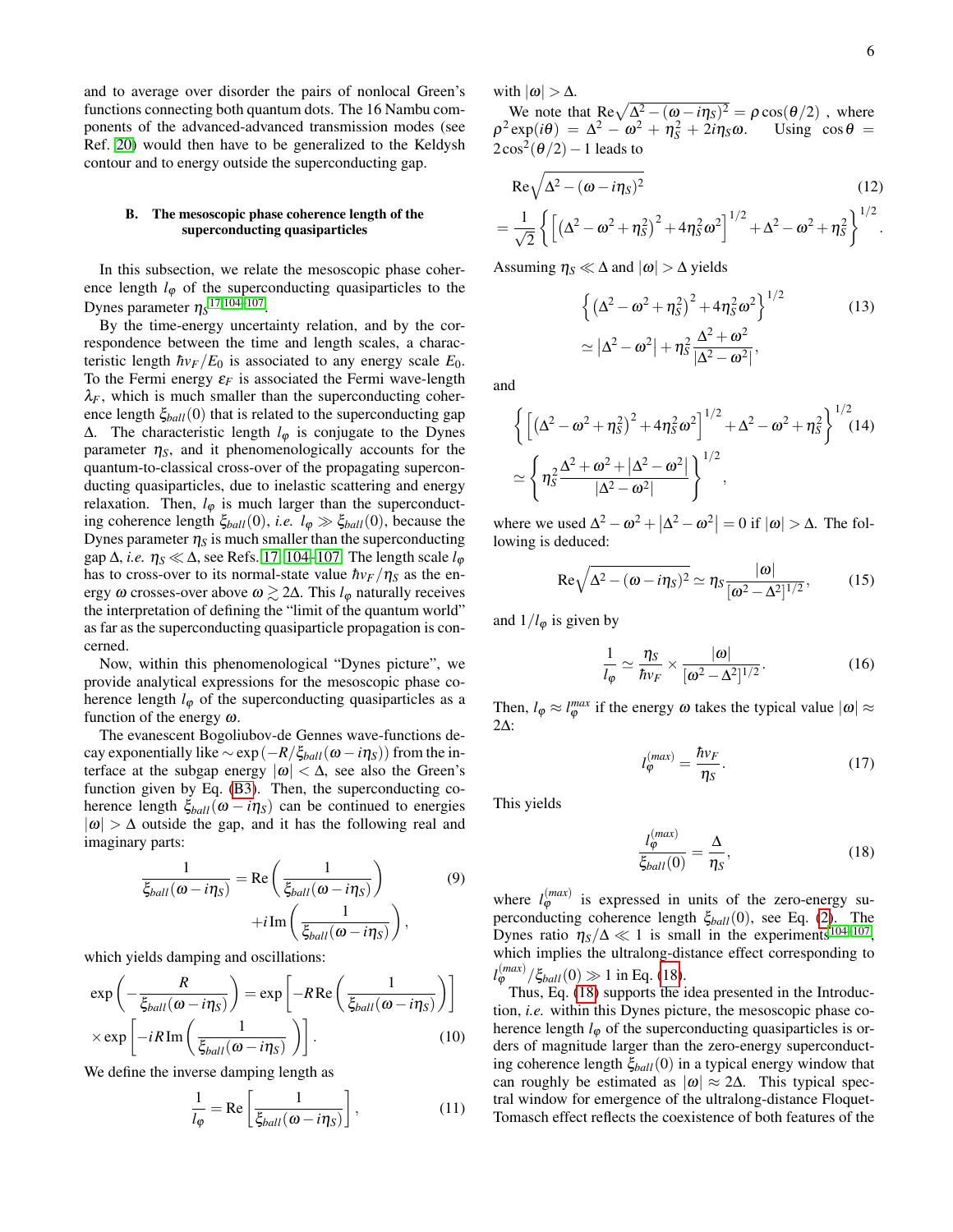normal and superconducting states, *i.e.* long  $l_{\varphi}$  and sizeable nonlocal Andreev processes.

Controlling the electromagnetic environment as in Ref. [106](#page-20-6) can reduce the value of the Dynes parameter  $\eta_S$  by orders of magnitude, and produce large value of  $l_{\varphi}$  according to Eqs. [\(11\)](#page-5-0)-[\(18\)](#page-5-1). This can also be used to rule out the coupling to the electromagnetic environment as the origin of the quartet line. In the previous Grenoble<sup>[30](#page-18-12)</sup> and Weizmann group experiments $31$ , a device fabricated with remote junctions did not produce the quartet line in spite of the same electromagnetic environment as in the device with close junctions.

# <span id="page-6-1"></span>C. Methods

The analytical and numerical calculations presented in sections [IV](#page-6-0) and [V](#page-9-0) respectively are based on the Keldysh Green's functions. Details about the methods are provided in Appendix [B.](#page-15-0)

### <span id="page-6-0"></span>IV. ANALYTICAL RESULTS

In this section, we assume that the quantum dots are fabricated with direct-gap semiconductors [see Eq. [\(7\)](#page-4-1)], and we map "the model I" on figure [5](#page-4-0) onto "the reduced model II" on figure [6.](#page-4-3) We also provide analytical results demonstrating the Floquet-Andreev quartets and the ultralong-distance Floquet-Tomasch octets, discuss the absence of dephasing in propagation between the two interface and explain why the ultralongdistance effect appears both for the two-terminal density of states in the Tomasch experiments $89-91$  $89-91$ , and for the pair current in the here considered three-terminal Josephson junction. However, the quantum processes are distinct from each other and it turns out that the nonlocal coupling between the density of states at one contact and the pairs at the other contact is AC in the three-terminal Josephson junction.

Specifically, starting with the model I in figure [5,](#page-4-0) we assume that the Nambu Green's function of each quantum dot  $D_x$  or  $D_{x'}$  fulfills the following "generalized star-triangle relation", *i.e.* we propose the following for the quantum dot  $D_x$ :

<span id="page-6-2"></span>
$$
\hat{g}_{\alpha_{p_1},\alpha_{p_2}} = \tilde{g}_{\alpha_{p_1},x}\tilde{g}_{x,x}\tilde{g}_{x,\alpha_{p_2}} \tag{19}
$$

$$
\hat{g}_{\alpha_{p_1},\gamma_{n_2}} = \tilde{g}_{\alpha_{p_1},x}\tilde{g}_{x,x}\tilde{g}_{x,\gamma_{n_2}}.
$$
 (20)

The assumption of resonance at zero energy implies  $\tilde{g}^A_{x,x}$  ∼  $1/(\omega - i\eta)$ , see the discussion following Eq. [\(B1\)](#page-15-1) in Appendix [B.](#page-15-0) We consider that the quantum dots have minimum at the wave-vector  $q^* = 0$  in their dispersion relation, see Eq. [\(7\)](#page-4-1). We assume that the contact dimension is small compared to  $2\pi/q^*$  and that the size of the quantum dots is small compared to the decay length of the evanescent wave-functions on the dot. Then,  $\hat{g}_{\alpha_{p_1}, \alpha_{p_2}}$  and  $\hat{g}_{\alpha_{p_1}, \gamma_{n_2}}$  are roughly independent on  $p_1$ ,  $p_2$  and  $\tilde{g}$  is the matrix square root of the residue in Eq. [\(B2\)](#page-16-1).

The Green's functions are matrices in Nambu and in the enlarged space of the harmonics of the Josephson frequency. The labels  $p_1$ ,  $p_2$  running over the tight-binding sites at the interfaces are now made implicit [see Eqs. [\(19\)](#page-6-2)-[\(20\)](#page-6-2)].

The fully dressed Green's function  $\tilde{G}_{x,x}$  on the dot  $D_x$  can be "expanded in nonlocality" according to

<span id="page-6-3"></span>
$$
\tilde{G}_{x,x} = \tilde{L}_{x,x} \tag{21}
$$

$$
+\tilde{L}_{x,x}\tilde{K}_{x,x'}\tilde{L}_{x',x'}\tilde{K}_{x',x}\tilde{L}_{x,x}
$$
\n(22)

$$
+\tilde{L}_{x,x}\tilde{K}_{x,x'}\tilde{L}_{x',x'}\tilde{K}_{x',x}\tilde{L}_{x,x}\tilde{K}_{x,x'}\tilde{L}_{x',x'}\tilde{K}_{x',x}\tilde{L}_{x,x}
$$
 (23)

$$
+\ldots,\t(24)
$$

where  $\tilde{L}_{x,x}$  and  $\tilde{L}_{x',x'}$  describe "local" dressing at the  $S_a - D_x$ *S*<sup>*c*</sup> and *S*<sup>*c*</sup>-*D*<sup>*x*</sup></sub> -*S*<sup>*b*</sup> junctions, and the matrices  $\tilde{K}_{x,x'}$  and  $\tilde{K}_{x',x}$ correspond to nonlocal propagation from *x* to  $x'$  and from  $x'$ to *x* respectively, see Appendix [C.](#page-16-2) An expansion similar to Eqs. [\(21\)](#page-6-3)-[\(24\)](#page-6-3) was previously developed for the nonlocal conductance of  $F_a$ *SF<sub>b</sub>* or  $N_a$ *SN<sub>b</sub>* beam splitters, see Ref. [74.](#page-19-14) Here, the small parameter for nonlocality of the Floquet-Andreev quartets is  $\varepsilon_0 = \exp[-2R_0/\xi_{ball}(0)]$ , due to transmission of quasiparticles *via* evanescent states in the subgap energy window. The small parameter for the Floquet-Tomasch octets is  $\varepsilon_{\varphi} = \exp[-2R_0/l_{\varphi}(\omega)]$  instead of the previous  $\varepsilon_0$ , corresponding to propagation *via* plane waves in a spectral window above the gap of *Sc*, and damping over the mesoscopic phase coherence length  $l_{\phi}(\omega)$ , see Eqs. [\(11\)](#page-5-0)-[\(16\)](#page-5-3).

The first term in Eq. [\(21\)](#page-6-3) does not couple the two quantum dots. The Keldysh component of the second term in Eq. [\(22\)](#page-6-3) is the following:

$$
\Sigma_{a,\alpha} G_{\alpha,a}^{+,-} \simeq \left( \Sigma_{a,\alpha} \tilde{g}_{\alpha,x} \tilde{L}_{x,x} \tilde{K}_{x,x'} \tilde{L}_{x',x'} \tilde{K}_{x',x} \tilde{L}_{x,x} \tilde{g}_{x,\alpha} \Sigma_{\alpha,a} g_{a,a} \right)^{+,-}.
$$
\n(25)

Specifying the Nambu labels corresponding to anomalous propagation between  $D_x$  and  $D_{x'}$  leads to

<span id="page-6-4"></span>
$$
\left(\Sigma_{a,\alpha}G_{\alpha,a}^{+,-}\right)_{(1,1)} \simeq \left(\Sigma_{a,\alpha,(1,1)}\tilde{g}_{\alpha,x,(1,1)}\tilde{L}_{x,x,(1,1)}\tilde{K}_{x,x',(1,2)}\tilde{L}_{x',x',(2,1)}\tilde{K}_{x',x,(1,2)}\tilde{L}_{x,x,(2,2)}\tilde{g}_{x,\alpha,(2,2)}\Sigma_{\alpha,a,(2,2)}g_{a,a,(2,1)}\right)^{+,-},\tag{26}
$$

Within this approximation, the Floquet-Tomasch quartets and octets propagate a pair of nonlocal Green's functions between the two quantum dots, where Eq. [\(26\)](#page-6-4) also captures "local" dressing by multiple Andreev reflections at each *S*-dot-*S* Josephson junction.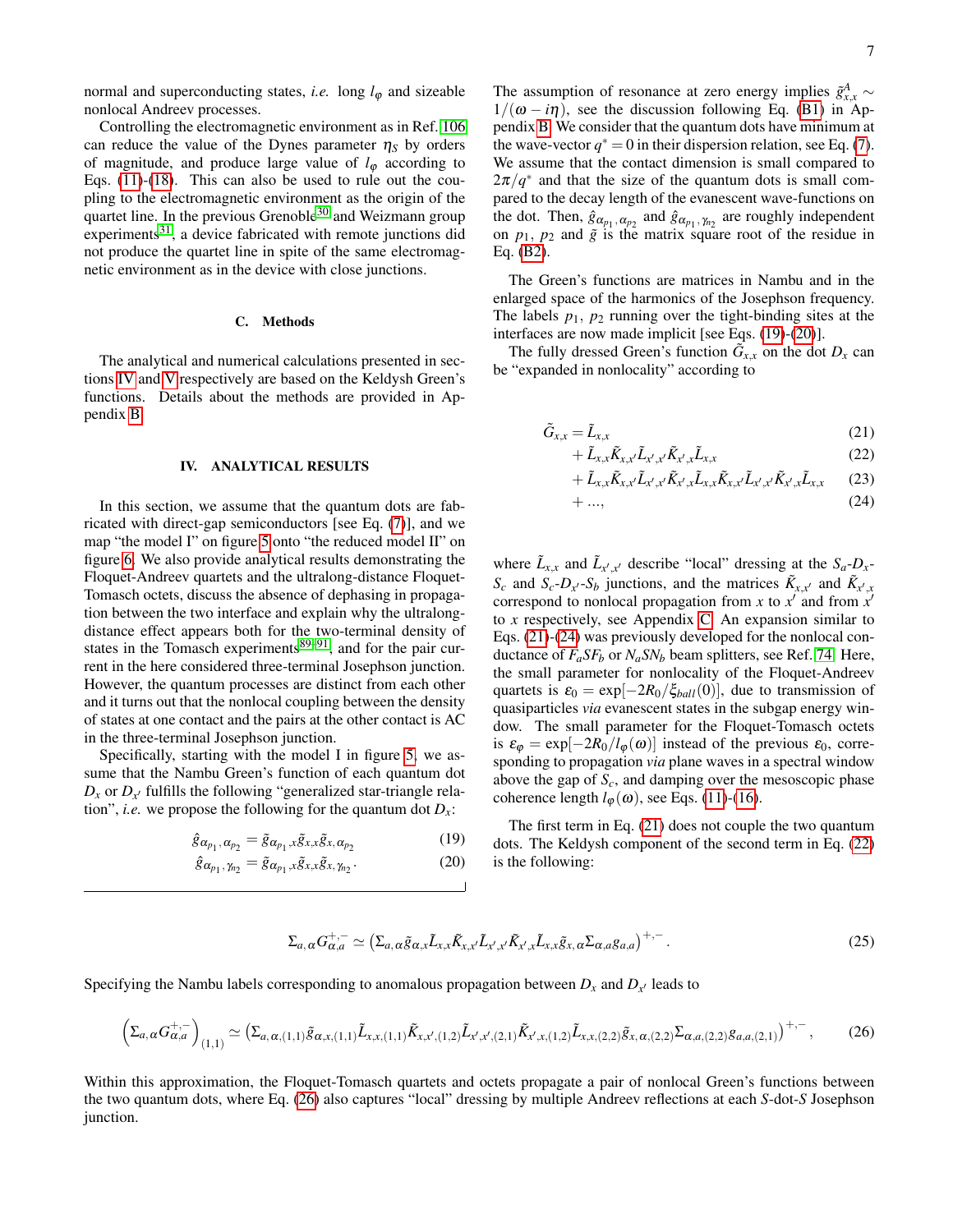The Floquet-Andreev quartets correspond to

<span id="page-7-0"></span>
$$
\left(\Sigma_{a,\alpha}G_{\alpha,a}^{+,-}\right)_{(1,1)/(0,0)} \simeq \left(\Sigma_{a,\alpha,(1,1)/(0,1)}\tilde{g}_{\alpha,x,(1,1)/(1,1)}\tilde{L}_{x,x,(1,1)/(1,1)}\tilde{K}_{x,x',(1,2)/(1,1)}\tilde{L}_{x',x',(2,1)/(1,-1)}\right)
$$
\n
$$
\tilde{K}_{x',x,(1,2)/(-1,-1)}\tilde{L}_{x,x,(2,2)/(-1,-1)}\tilde{g}_{x,\alpha,(2,2)/(-1,-1)}\Sigma_{\alpha,a,(2,2)/(-1,0)}g_{a,a,(2,1)/(0,0)}\right)^{+,-},
$$
\n(27)

where the " $(\tau_1, \tau_2)/(n_1, n_2)$ " labels are used for the Nambu and Floquet labels respectively. Both  $\tilde{K}_{x,x'}$  and  $\tilde{K}_{x',x}$  entering Eq. [\(27\)](#page-7-0) are of order  $\varepsilon_0$  if  $R_0 \gtrsim \xi_{ball}(0)$ , due to the corresponding dominant contribution of the subgap energy window. Thus,  $\left(\Sigma_{a,\,\alpha}G_{\alpha,a}^{+,-}\right)$ (1,1) in Eq. [\(26\)](#page-6-4) is of order  $(\varepsilon_0)^2$ .

The Floquet-Tomasch Keldysh Green's function is given by

<span id="page-7-1"></span>
$$
\left(\Sigma_{a,\alpha}G_{\alpha,a}^{+,-}\right)_{(1,1)/(0,0)} \simeq \left(\Sigma_{a,\alpha,(1,1)/(0,1)}\tilde{g}_{\alpha,x,(1,1)/(1,1)}\tilde{L}_{x,x,(1,1)/(1,3)}\tilde{K}_{x,x',(1,2)/(3,3)}\tilde{L}_{x',x',(2,1)/(3,1)}\tilde{K}_{x',x,(1,2)/(1,1)}\right)
$$
\n
$$
\tilde{L}_{x,x,(2,2)/(1,-1)}\tilde{g}_{x,\alpha,(2,2)/(-1,-1)}\Sigma_{\alpha,a,(2,2)/(-1,0)}g_{a,a,(2,1)/(0,0)}\right)^{+,-},
$$
\n(28)

where  $\tilde{K}_{x,x',(1,2)}$  and  $\tilde{K}_{x',x,(1,2)}$  entering Eq. [\(28\)](#page-7-1) are both of order  $\varepsilon_{\varphi}$  if  $R_0 \gtrsim l_{\varphi}$ . Thus,  $\left( \Sigma_{a,\,\alpha} G^{\mathrm{+,-}}_{\alpha,a} \right)$  $_{(1,1)}$  in Eq. [\(28\)](#page-7-1) is of order  $(\varepsilon_{\varphi})^2$ .

Eqs. [\(27\)](#page-7-0)-[\(28\)](#page-7-1) imply that the current  $I_q$  on the quartet line is expressed as summation over  $c_1$ ,  $c_2$  and  $c'_1$ ,  $c'_2$  at the  $D_x$ -*S*<sup>*c*</sup> and *S*<sup>*c*</sup>-*D*<sub>*x*</sub><sup>*i*</sup> interfaces respectively, see figure [5:](#page-4-0) *I*<sup>*q*</sup> =  $\sum_{c_1, c_2, c'_1, c'_2} I_{c_1, c_2, c'_1, c'_2}$ . Then, Eq. [\(B4\)](#page-16-3) in Appendix [B](#page-15-0) yields

$$
I_q = \sum_{c_1, c_2, c'_1, c'_2} I'_{c_1, c_2, c'_1, c'_2} \cos \left[ k_F R_{c_1, c'_1} \right] \cos \left[ k_F R_{c_2, c'_2} \right]. \quad (29)
$$

Gathering the Green's functions in a pair-wise manner<sup>[108,](#page-20-7)[109](#page-20-8)</sup> yields  $I_q \simeq \sum_{c,c'} I_{c,c,c',c'}$  and

<span id="page-7-3"></span>
$$
I_q \simeq \frac{k_F}{2\pi} \int_{R_0}^{R_0 + 2\pi/k_F} I_q(R) dR,\tag{30}
$$

where  $I_q(R)$  is the spectral current of the "reduced model II on figure [6"](#page-4-3) at the distance *R* between the 0D quantum dots.

Thus, the use of direct-gap semiconductor quantum dots allows replacing "the multichannel contacts of the model I " by "the 0D quantum dots of the reduced model II" while averaging over  $\psi_F$  in Eq. [\(B4\)](#page-16-3). We also singled-out the Floquet-Andreev quartet and the ultralong-distance Floquet-Tomasch octet contributions to the current, which supports the physical picture of the preceding sections [II](#page-1-1) and [III,](#page-3-0) and the numerical results of the forthcoming section [V.](#page-9-0)

We also note that biasing at  $eV = \pm \Delta/2$  produces coinciding gap edge singularities of *S<sup>a</sup>* and *Sb*. This is expected to result in large values for the quartet and octet critical currents  $I_{q,c}$  sin $\varphi_q$  and  $I_{o,c}$  sin(2 $\varphi_q$ ), as for perfectly transparent contacts. The following scaling form of  $|I_{q,c}|$  and  $|I_{o,c}|$  at the voltages  $eV = \pm \Delta/2$  can be conjectured:

<span id="page-7-2"></span>
$$
|I_{q,c}| \approx \frac{e}{\hbar} \exp\left(-\frac{2R_0}{\xi_{ball}(0)}\right) \tag{31}
$$

$$
|I_{o,c}| \approx \frac{e}{\hbar} \exp\left(-\frac{2R_0}{l_{\varphi}}\right). \tag{32}
$$

Both  $|I_{q,c}|$  and  $|I_{o,c}|$  are expected to be reduced if the bias voltage is detuned from  $\pm \Delta/e$ . This Eq. [\(32\)](#page-7-2) will further be considered in the next section on the numerical data.

Finally, we underline consistency with Ref. [92](#page-19-5) regarding robustness with respect to dephasing between the corresponding pairs of Green's function. The superconducting Green's function  $\hat{g}_{\mathbf{x},\mathbf{y}}^A$  in Eq. [\(B4\)](#page-16-3) is rewritten as

$$
\hat{g}_{\mathbf{x},\mathbf{y}}^A = \frac{1}{W} \frac{1}{k_F R} \exp\left\{ \left( -\frac{R}{\xi_{ball}(\omega - i\eta_S)} \right) \right\} \times \tag{33}
$$

$$
\[ \cos \psi_F \hat{\mathscr{M}}_{cos} \left( \frac{\omega}{\Delta} \right) + \sin \psi_F \hat{\mathscr{M}}_{sin} \left( \frac{\omega}{\Delta} \right) \], \quad (34)
$$

where

$$
\hat{\mathcal{M}}_{cos}\left(\frac{\omega}{\Delta}\right) = \frac{1}{\sqrt{\Delta^2 - (\omega - i\eta_S)^2}} \times
$$
(35)  

$$
\begin{pmatrix} -(\omega - i\eta_S) & \Delta e^{i\varphi} \\ \Delta e^{-i\varphi} & -(\omega - i\eta_S) \end{pmatrix}
$$
  

$$
\hat{\mathcal{M}}_{sin}\left(\frac{\omega}{\Delta}\right) = \begin{pmatrix} -1 & 0 \\ 0 & 1 \end{pmatrix}
$$
(36)

and  $R = |x - y|$  is the distance between x and y. We assume that the Fermi wave-length  $\lambda_F = 2\pi/k_F$  is much smaller than all other length scales:

$$
\operatorname{Re}\left[\frac{1}{\xi_{ball}(\omega - i\eta_{S})}\right] \ll k_{F} \tag{37}
$$

$$
\operatorname{Im}\left[\frac{1}{\xi_{ball}(\omega - i\eta_S)}\right] \ll k_F. \tag{38}
$$

In addition, the characteristic dimension  $R_1$  of the quantum dot is such that  $R_1 \ll \xi_{ball}(0)$ , which implies that the oscillations are not washed-out by extended contacts. Then, using the notation

$$
\langle \langle \ldots \rangle \rangle = \frac{k_F}{2\pi} \int_{R_0}^{R_0 + 2\pi/k_F} dR \tag{39}
$$

for averaging over *R* in the interval  $[R_0, R_0 + 2\pi/k_F]$ , see Eq. [\(30\)](#page-7-3), we express the averaging of the pairs of Nambu Green's functions as follows: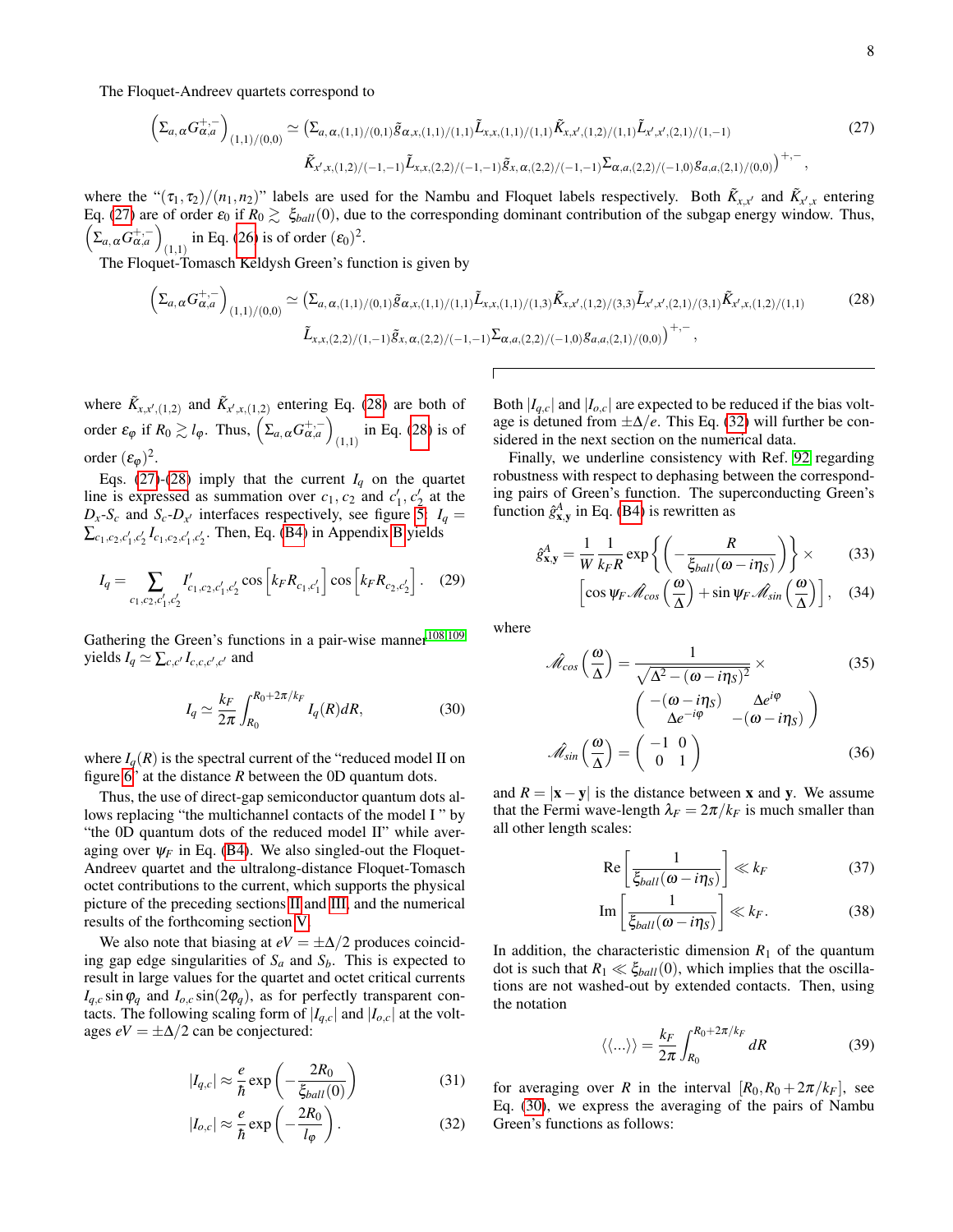

<span id="page-8-1"></span>FIG. 7. The ultralong-distance effect: The figure shows the symmetric current  $I_{sym}$  defined by Eq. [\(41\)](#page-10-0) for a  $S_a - D_x - S_c - D_{x'} - S_b$  three-terminal Josephson junction biased at the voltages  $(V_a, V_b, V_c) = (V, -V, 0)$ . Panels a-j correspond to  $eV/\Delta = 0.3, 0.4, 0.5, 0.6, 0.7, 0.8, 0.9, 1, 1.1, 1.2$ . The couplings between the quantum dots and the superconducting leads are the following:  $\Gamma_{x,a}/\Delta = \Gamma_{x',b}/\Delta = 0.25$  and  $\Gamma_{x,a}/\Delta = \Gamma_{x',b}/\Delta = 1$ . The quartet phase is  $\varphi_q/2\pi = 0.1$ . The Dynes parameter is  $\eta_s/\Delta = 10^{-3}$ , thus with  $l_{\varphi}^{(max)} = 10^3 \xi_0$ , where  $\xi_0$  is a short notation for  $\xi_{ball}(0)$ . The quartet phase variable is set to  $\varphi_q/2\pi = 0.1$ , see the forthcoming figure [9](#page-10-1) for the  $\varphi_q$ -sensitivity of the quartet current at fixed separation  $R_0/\xi_{ball}(0)$ . The current is in units of *e*∆/*h*.

<span id="page-8-0"></span>
$$
\langle \langle \hat{g}_{\mathbf{x},\mathbf{y}}^{A} \left( \frac{\omega_{1}}{\Delta} \right) \otimes \hat{g}_{\mathbf{y},\mathbf{x}}^{A} \left( \frac{\omega_{2}}{\Delta} \right) \rangle \rangle \simeq \frac{1}{2W^{2}} \frac{1}{(k_{F}R)^{2}} \exp \left\{ \left( -\frac{R}{\xi_{ball}(\omega_{1} - i\eta_{S})} \right) \right\} \exp \left\{ \left( -\frac{R}{\xi_{ball}(\omega_{2} - i\eta_{S})} \right) \right\} \times \qquad (40)
$$

$$
\left[ \mathcal{A}_{cos} \left( \frac{\omega_{1}}{\Delta} \right) \otimes \mathcal{A}_{cos} \left( \frac{\omega_{2}}{\Delta} \right) + \mathcal{A}_{sin} \left( \frac{\omega_{1}}{\Delta} \right) \otimes \mathcal{A}_{sin} \left( \frac{\omega_{2}}{\Delta} \right) \right].
$$

The corresponding anomalous components involve one or two nonlocal Andreev electron-hole or hole-electron conversion. They take sizeable values if  $\omega_1$ ,  $\omega_2$  are typically in the energy window  $0 < |\omega_1|, |\omega_2| \lesssim 2\Delta$  instead of being strictly inside the gap according to  $0 < |\omega_1|, |\omega_2| < \Delta$ . This implies that the ultralong-distance effect holds for all of the quantum electron-hole conversion processes captured by Eq. [\(40\)](#page-8-0), and being characterized by different sets of the corresponding 16 Nambu labels. As a consequence, both the density of state oscillations of the two-terminal Tomasch effect and the clusters of Cooper pairs in the three-terminal Josephson junction are characterized by the corresponding ultralong-distance coupling, see also Appendix [A](#page-14-0) where the demonstration starts

from the different point of view of the open boundary conditions considered by Wolfram and Lehman in Ref. [93.](#page-19-6) However, it is also shown in this Appendix [A](#page-14-0) that the coupling between the density of states at one contact and the pairs at the other contact is AC in the three-terminal Josephson junction. Thus, those AC density of state oscillations in a threeterminal Josephson junction cannot explain the following numerical data on the DC-current of clusters of Cooper pairs also with three superconducting terminals.

To interpret the finite electron-hole or hole-electron conversion amplitude above the gap, in a characteristic spectral window  $|\omega| \lesssim 2\Delta$ , we refer to Fig. 7a in the Blonder-Tinkham-Klapwijk approach<sup>[110](#page-20-9)</sup>, showing the sizeable An-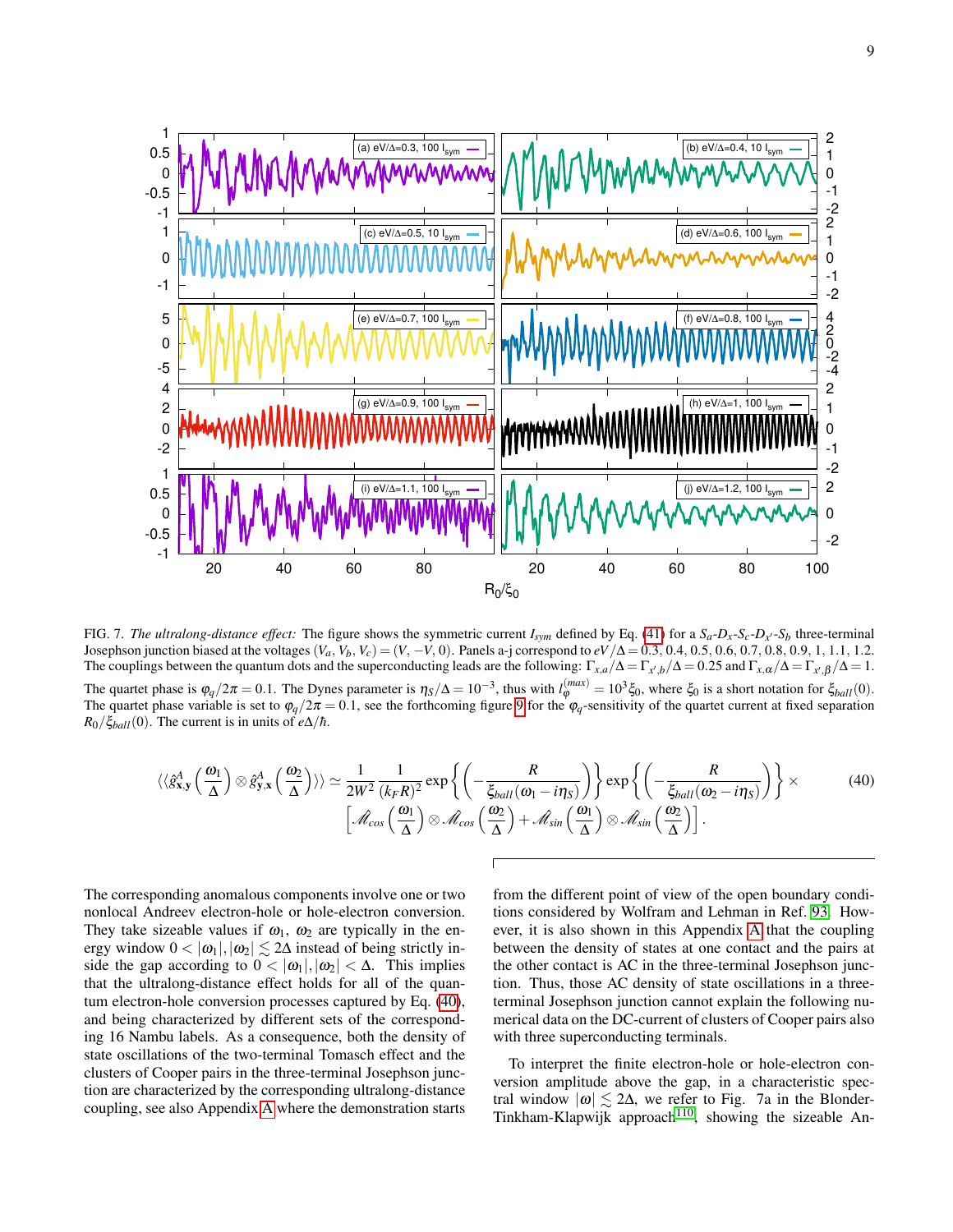

<span id="page-9-1"></span>FIG. 8. *The effect of the Dynes parameter on the ultralong-distance effect:* The figure shows the symmetric current *Isym* defined by Eq. [\(41\)](#page-10-0) for a  $S_a$ - $D_x$ - $S_c$ - $D_{x'}$ - $S_b$  three-terminal Josephson junction biased at the voltages  $(V_a, V_b, V_c) = (V, -V, 0)$ . Panels a1-a4, b1-b4, c1-c4 and d1-d4 correspond to  $eV/\Delta = 0.5, 0.6, 0.7, 0.8$ . respectively. The values of the Dynes parameters are the following:  $\eta_S/\Delta = 10^{-3}$  (a1, b1, c1, d1),  $\eta_S/\Delta = 10^{-2.5}$  (a2, b2, c2, d2),  $\eta_S/\Delta = 10^{-2}$  (a3, b3, c3, d3) and  $\eta_S/\Delta = 10^{-1.5}$  (a4, b4, c4, d4). The other parameters are identical to figure [7.](#page-8-1) The current is in units of  $e\Delta/\hbar$ .

dreev reflection conductance of a highly-transparent normal metal-superconductor junction as a function of voltage *V* such that  $|eV| \lesssim 2\Delta$ .

In addition, the quasiparticles and pairs in the Tomasch oscillations in the two-terminal density of states $89-91$  $89-91$  copropagate over ultralong-distance, and they can be referred to as "the triplets correlations"<sup>[111](#page-20-10)</sup> between a single quasiparticle and a pair. Conversely, two copropagating pairs correspond to "the so-called quartets" in three-terminal Josephson junctions $14$ . A possibility is to speculate that enhanced condensation energy could be produced by those propagating Nambu modes acting like a "glue", in addition to the mean field BCS pairing. Indeed, it would be interesting to consider analogies with the theory of the collective modes<sup>[112–](#page-20-11)[114](#page-20-12)</sup>, and to examine whether those "triplets" or "quartets" can possibly give rise to a collective state upon taking the Coulomb interaction or strong disorder into account.

# <span id="page-9-0"></span>V. NUMERICAL RESULTS

In this section, we provide selection of numerical data for the reduced model II, defined in the above section [IV.](#page-6-0)

We successively introduce the calculations and present the ultralong-distance effect, see figures [7](#page-8-1) and [8.](#page-9-1) Next, we present the cross-over from the Floquet-Andreev quartets to the ultralong-distance Floquet-Tomasch octets in the quartet phase sensitivity of the current, as the distance between the dots is increased from  $R_0/\xi_{ball}(0) \lesssim 1$  to  $R_0/\xi_{ball}(0) \gtrsim 1$  and to  $R_0/\xi_{ball}(0) \gg 1$ , see figures [9](#page-10-1) and [10.](#page-11-0)

The current of the  $S_a - D_x - S_c - D_{x'} - S_b$  double quantum dot three-terminal Josephson junction is obtained from the fully dressed Dyson-Keldysh equations to all orders in the tunneling amplitudes. Concerning the algorithms, the code is based on numerically exact implementation of the Dyson and Dyson-Keldysh Eqs. [\(B6\)](#page-16-4)-[\(B7\)](#page-16-5), see Appendix [B.](#page-15-0) The Dyson Eq. [\(B6\)](#page-16-4) is solved with recursive Green's functions in energy<sup>[100](#page-20-13)</sup> and sparse matrix algorithms are used for the matrix products. Details about the algorithms can be found in the Appendix of Ref. [18.](#page-18-19)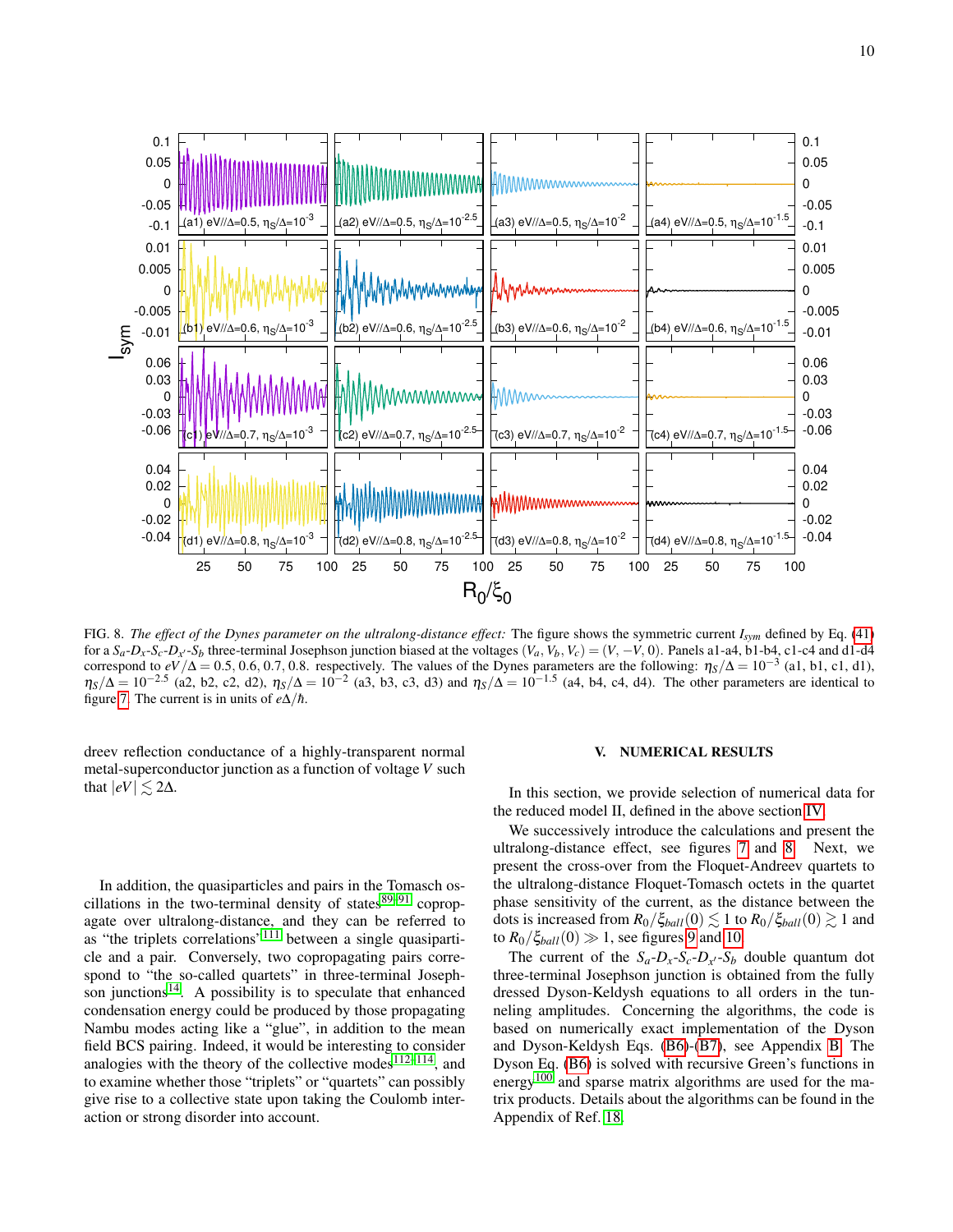

<span id="page-10-1"></span>FIG. 9. *The cross-over from the Floquet-Andreev quartets to the ultralong-distance Floquet-Tomasch octets:* The figure shows the symmetric current  $I_{sym}$  defined by Eq. [\(41\)](#page-10-0) for a  $S_a - D_x - S_c - D_x - S_b$  three-terminal Josephson junction biased at the voltages  $(V_a, V_b, V_c) = (V, -V, 0)$ , as a function of  $\varphi_q/2\pi$  on the *x*-axis. The voltage values are  $eV/\Delta = 0.5, 0.4, 0.3$  and  $R_0/\xi_{ball}(0) = 0.4, 3.2, 25.6$ . The couplings between the quantum dots and the superconducting leads are the following:  $\Gamma_{x,a}/\Delta = \Gamma_{x',b}/\Delta = 0.25$  and  $\Gamma_{x,\alpha}/\Delta = \Gamma_{x',\beta}/\Delta = 1$ . The Dynes parameter is  $\eta_S/\Delta = 10^{-3}$ , thus with  $l_{\varphi}^{(max)} = 10^3 \xi_0$ , where  $\xi_0$  is a short notation for  $\xi_{ball}(0)$ . The current is in units of *e*∆/*h*.

Based on symmetry arguments<sup>[15](#page-17-7)[,16](#page-17-8)</sup>, we implement the hopping amplitudes  $J_{a,x} = J_{b,x'}$  and  $J_{\alpha,x} = J_{\beta,x'}$ , thus with  $\Gamma_{x,a} =$  $\Gamma_{x',b}$  and  $\Gamma_{x,\alpha} = \Gamma_{x',\beta}$  for the normal-state line-width broadening parameters  $\Gamma_n = J_n^2/W$ . Then, we evaluate the current of the clusters of Cooper pairs as

<span id="page-10-0"></span>
$$
I_{sym}\left(\frac{R_0}{\xi_{ball}(0)},\frac{eV}{\Delta},\frac{\varphi_q}{2\pi}\right) = I_a\left(\frac{R_0}{\xi_{ball}(0)},\frac{eV}{\Delta},\frac{\varphi_q}{2\pi}\right) (41) + I_b\left(\frac{R_0}{\xi_{ball}(0)},\frac{eV}{\Delta},\frac{\varphi_q}{2\pi}\right),
$$

where the currents  $I_a$  and  $I_b$  are transmitted into  $S_a$  and  $S_b$ , and  $I_{sym}$  in Eq. [\(41\)](#page-10-0) is averaged over  $k_F R$  according to Eq. [\(30\)](#page-7-3).

We start with the sensitivity of  $I_{sym}(R_0/\xi_{ball}(0), eV/\Delta, \varphi_q/2\pi)$  on the distance  $R_0/\xi_{ball}(0)$ between the quantum dots  $D_x$  and  $D_{x'}$ . The data on figure [7](#page-8-1) show the current  $I_{sym}$  as a function of  $R_0/\xi_{ball}(0)$  at the fixed quartet phase  $\varphi_q/2\pi = 0.1$  and for the reduced voltage values from  $eV/\Delta = 0.3$  to  $eV/\Delta = 1.2$  on panels a-j respectively. The numerical data on figure [7](#page-8-1) feature complex pattern of the Floquet-Tomasch oscillations. The beatings are interpreted as interference between the wave-vectors of the quantum dot level Floquet replica. The numerical data on figure [7](#page-8-1) fully confirm the physical picture of section [II](#page-1-1) regarding the ultralong-distance Floquet-Tomasch oscillations. The value  $\eta_s/\Delta = 10^{-3}$  of the Dynes parameter used in figure [7](#page-8-1) implies  $l_{\varphi}^{max}/\xi_{ball}(0) = 10^3$ , see Eqs. [\(11\)](#page-5-0)-[\(16\)](#page-5-3). This is compatible with emergence of sizeable  $I_{sym}(R_0/\xi_{ball}(0), eV/\Delta, \varphi_q/2\pi)$ at  $R_0/\xi_{ball}(0) = 100$  on figure [7.](#page-8-1) By contrast,  $R_0$  is limited by  $R_0 \lesssim \xi_{ball}(0)$  in the recently considered Andreev molecules with all superconducting leads grounded<sup>[14](#page-17-5)[,23](#page-18-9)[–27](#page-18-10)</sup>, and in the *FaSF<sup>b</sup>* and *NaSN<sup>b</sup>* Cooper pair beam splitters, see Refs. [54–](#page-18-8) [77.](#page-19-0) We also note that, strictly speaking, ξ*ball*(0) given by Eq. [\(2\)](#page-2-5) and  $l_{\varphi}^{max}$  given by Eq. [\(17\)](#page-5-4) are two independent length scales, in the sense that  $l_{\varphi}^{max}$  is not proportional to  $\xi_{ball}(0)$ . The current *Isym* was averaged over the oscillations at the scale of the Fermi wave-length  $\lambda_F = 2\pi/k_F$  according to Eq. [\(30\)](#page-7-3). Then,  $\xi_{ball}(0)$  is the smallest length-scale to which the calculated  $I_{sym}$  couples and it is illustrative to plot  $I_{sym}$  as a function of  $R_0/\xi_{ball}(0)$ .

Figure [8](#page-9-1) illustrates the effect of the Dynes parameter on the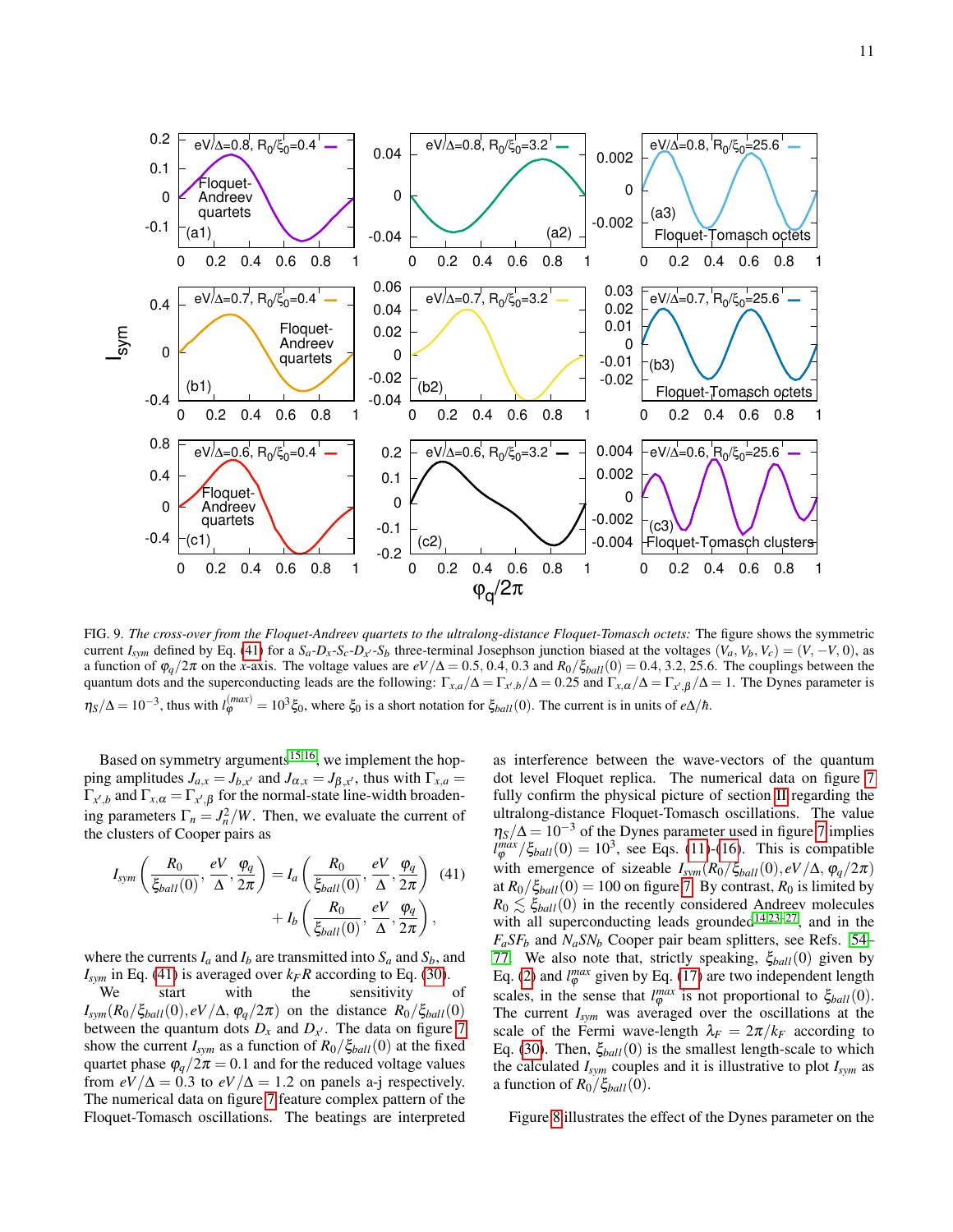

<span id="page-11-0"></span>FIG. 10. *The cross-over from the Floquet-Andreev quartets to the ultralong-distance Floquet-Tomasch clusters:* The figure shows the symmetric current  $I_{sym}$  defined by Eq. [\(41\)](#page-10-0) for a  $S_a - D_x - S_c - D_x - S_b$  three-terminal Josephson junction biased at the voltages  $(V_a, V_b, V_c) = (V, -V, 0)$ , as a function of  $\varphi_q/2\pi$  on the *x*-axis. The voltage values are  $eV/\Delta = 0.5, 0.4, 0.3$  and  $R_0/\xi_{ball}(0) = 0.4, 3.2, 25.6$ . The couplings between the quantum dots and the superconducting leads are the following:  $\Gamma_{x,a}/\Delta = \Gamma_{x',b}/\Delta = 0.25$  and  $\Gamma_{x,\alpha}/\Delta = \Gamma_{x',\beta}/\Delta = 1$ . The Dynes parameter is  $\eta_S/\Delta = 10^{-3}$ , thus with  $l_{\varphi}^{(max)} = 10^3 \xi_0$ , where  $\xi_0$  is a short notation for  $\xi_{ball}(0)$ .

current  $I_{sym}$ . On this figure, the Dynes parameter  $\eta_S/\Delta$  ranges from  $\eta_S/\Delta$  =  $10^{-3}$  (on panels a1, b1, c1, d1) to  $\eta_S/\Delta$  =  $10^{-2.5}$ (on panels a2, b2, c2, d2),  $\eta_s/\Delta = 10^{-2}$  (on panels a3, b3, c3, 3) and  $\eta_s/\Delta = 10^{-1.5}$  (on panels a4, b4, c4, d4). The voltage values are  $eV/\Delta = 0.5, 0.6, 0.7, 0.8$  on panels a1-a4, b1-b4, c1-c4 and d1-d4 respectively. It is concluded that the range of the Floquet-Tomasch effect is strongly reduced by increasing the Dynes parameter from  $\eta_S/\Delta = 10^{-3}$  to  $\eta_S/\Delta =$ 10−1.<sup>5</sup> , in agreement with the physical arguments presented in the preceding sections [II,](#page-1-1) [III](#page-3-0) and [IV.](#page-6-0)

We also deduce from the *y*-scales on figure [7](#page-8-1) that the current  $I_{sym}$  reaches maximum around  $eV/\Delta \approx 1/2$ , *i.e.*  $I_{sym}$  for  $eV/\Delta = 0.4, 0.5$  on figures [7b](#page-8-1) and [7c](#page-8-1) is one order of magnitude larger than for  $eV/\Delta = 0.3, 0.6$  on figures [7a](#page-8-1) and [7d](#page-8-1). The strong enhancement of  $I_{sym}$  at  $eV/\Delta = 1/2$  is interpreted as the coinciding upper and lower gap edge singularities of *S<sub>a</sub>* and *S<sub>b</sub>* which are biased at  $\pm V = \pm \Delta/2e$ , as if the contact transparencies would be enhanced by orders of magnitude in this voltage window, see the remarks related to Eqs. [\(31\)](#page-7-2)-[\(32\)](#page-7-2) in the previous section [IV.](#page-6-0)

It is also visible on figures [8](#page-9-1) and [9](#page-10-1) that the current *Isym* is larger for  $eV/\Delta = 0.7$  than for  $eV/\Delta = 0.8$ . The voltagedependence of *Isym* is indeed expected to be nonmonotonic, because of the interplay between the voltage-*V* sensitive peaks in the density of states coming from the quantum dot Floquet replica, and the BCS gap edge singularities, see the diagrams on figure [4.](#page-2-0)

The cross-over from the Andreev quartets to the ultralongdistance Floquet-Tomasch octets was proposed in section [II](#page-1-1) as  $R_0/\xi_{ball}(0)$  is increased from  $R_0/\xi_{ball}(0) \lesssim 1$  to  $R_0/\xi_{ball}(0) \gtrsim$ 1 and next to  $R_0/\xi_{ball}(0) \gg 1$ . Figures [9](#page-10-1) and [10](#page-11-0) show how  $I_{sym}(R_0/\xi_{ball}(0), eV/\Delta, \varphi_q/2\pi)$  depends on the quartet phase  $\varphi_q/2\pi$  at fixed values of the reduced voltage *eV*/ $\Delta$ and distance *R*0/ξ*ball*(0) between the quantum dots. The values  $eV/\Delta = 0.5, 0.4, 0.3$  and  $R_0/\xi_{ball}(0) = 0.4, 3.2, 25.6$ are used on figure [9,](#page-10-1)  $eV/\Delta = 0.5, 0.4, 0.3$  and  $R_0/\xi_{ball}(0) =$ 0.4, 3.2, 25.6 are used on figure [10.](#page-11-0)

In general, the symmetric current *Isym* has dominant quartet, octet or higher-order  $\varphi_q$ -sensitivity, namely  $I_{sym} \sim \sin \varphi_q$ ,  $I_{sym} \sim \sin(2\varphi_q)$  or  $I_{sym} \sim \sin(n\varphi_q)$  respectively.

The voltage  $eV/\Delta = 0.8$  on figures [9-](#page-10-1)a1, 9-a2 and 9-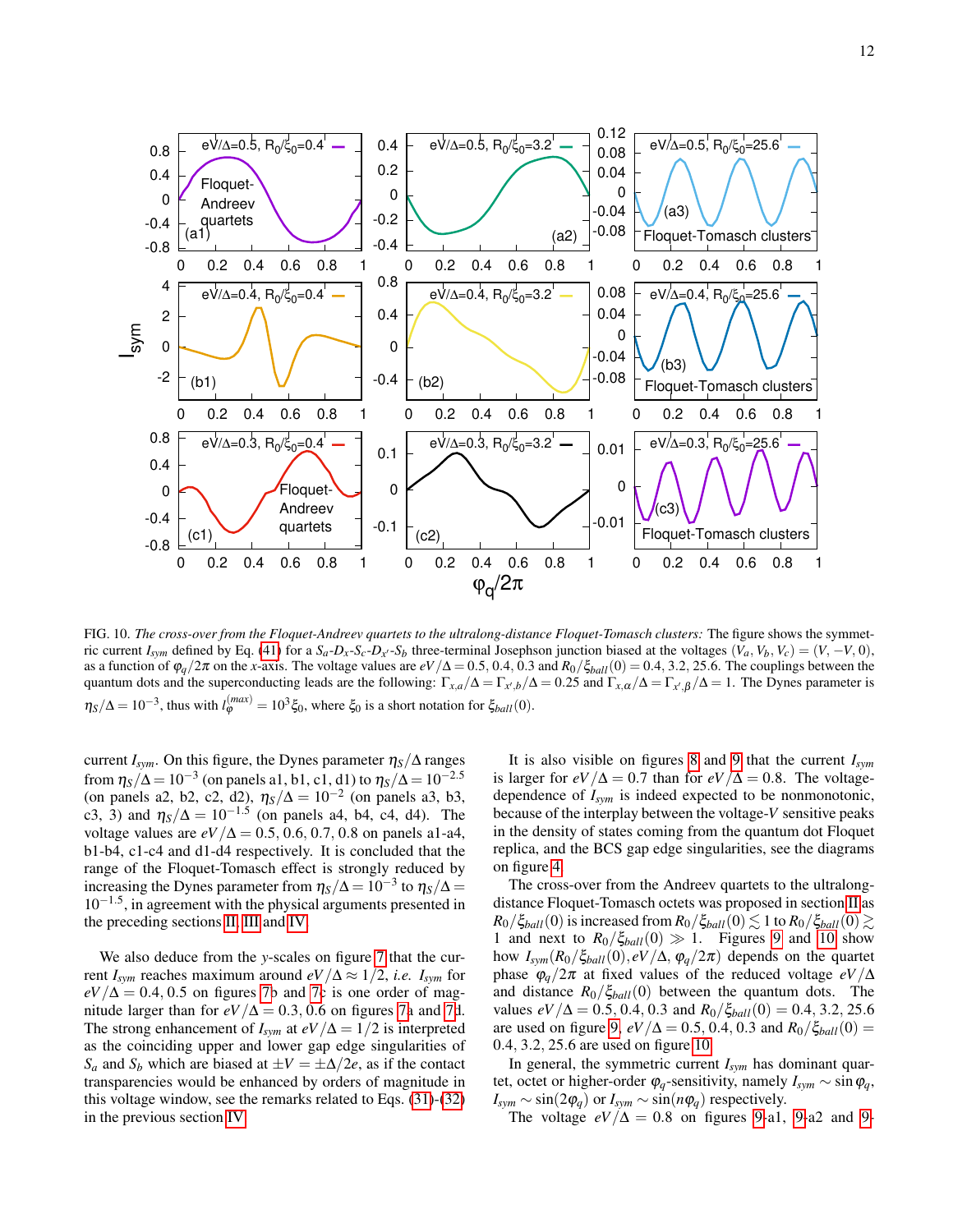a3 confirms the cross-over from the  $\sin \varphi_q$  Andreev quartets to the  $sin(2\varphi_a)$  ultralong-distance Floquet-Tomasch octets as  $R_0/\xi_{ball}(0)$  is increased from  $R_0/\xi_{ball}(0) = 0.8$  to  $R_0/\xi_{ball}(0) = 3.2$  and to  $R_0/\xi_{ball}(0) = 25.6$ . The dominant  $\sin \varphi_a$  and  $-\sin \varphi_a$  are obtained for the small  $R_0/\xi_{ball}(0)$  = 0.4 and for the intermediate  $R_0/\xi_{ball}(0) = 3.2$  on figures [9-](#page-10-1) a1 and [9-](#page-10-1)a2, while the dominant  $sin(2\varphi_a)$  of the ultralongdistance Floquet-Tomasch octets is obtained for  $R_0/\zeta_{ball}(0) =$ 25.6 on figure [9-](#page-10-1)a3.

We also proposed in section [II](#page-1-1) emergence of higher-order harmonics in the current-quartet phase relation as  $eV/\Delta$  is reduced. To illustrate this point, we now reduce the bias voltage to  $eV/\Delta = 0.7$  (see figures [9-](#page-10-1)b1, 9-b2 and [9b](#page-10-1)3) and to  $eV/\Delta = 0.6$  (see figures [9-](#page-10-1)c1, 9-c2 and 9-c3). The fol-lowing voltage values are also used on figure [10:](#page-11-0)  $eV/\Delta$  = 0.5 (see figures [10-](#page-11-0)a1, [10-](#page-11-0)a2, [10-](#page-11-0)a3), *eV*/∆ = 0.4 (see fig-ures [10-](#page-11-0)b1, 10-b2, 10-b3) and  $eV/\Delta = 0.3$  (see figures 10-c1, [10-](#page-11-0)c2, 10-c3). The dominant  $sin(3\varphi_q)$  harmonics emerges for  $eV/\Delta = 0.6$ ,  $R_0/\xi_{ball}(0) = 25.8$  on figure [9-](#page-10-1)c3, and for  $eV/\Delta = 0.5$ ,  $R_0/\xi_{ball}(0) = 25.8$ ,  $eV/\Delta = 0.4$ ,  $R_0/\xi_{ball}(0) =$ 25.8 on figures [10-](#page-11-0)a3 and 10-b3. The higher-order  $sin(4\varphi_q)$ harmonics is also obtained for  $eV/\Delta = 0.3$ ,  $R_0/\xi_{ball}(0) = 25.8$ on figure [10-](#page-11-0)c3.

We note consistency with our previous results for a sin-gle 0D quantum dot<sup>[18](#page-18-19)</sup>. Namely,  $R_0/\xi_{ball}(0) = 0.4$  and  $R_0/\xi_{ball}(0) = 3.2$  on figures [9-](#page-10-1)a1, 9-a2 and 9-c1 and on fig-ures [10-](#page-11-0)a1, 10-a2 and 10-c1 feature the 0-to- $\pi$  and  $\pi$ -to-0 cross-overs which were found in our previous Ref. [18](#page-18-19)

To summarize, the numerical calculations confirm the physical picture of section [II,](#page-1-1) Appendix [A](#page-14-0) and the analytical results of section [IV](#page-6-0) regarding the following items: (i) The ultralong range of the effect and the way it depends on the Dynes parameter ratio  $\eta_s/\Delta$ , (ii) The sensitivity on the quartet phase  $\varphi_a$ , *i.e.* the cross-over from the Andreev quartets to the ultralongdistance Floquet-Tomasch octets as *R*0/ξ*ball*(0) is increased from  $R_0/\xi_{ball}(0) \lesssim 1$  to  $R_0/\xi_{ball}(0) \gtrsim 1$  and to  $R_0/\xi_{ball}(0) \gg$ 1, (iii) The voltage dependence of the effect, *i.e.* the emergence of higher-order harmonics at smaller values of the voltage  $eV/\Delta$ , and (iv) The emergence of large ultralong-distance signal if  $eV \simeq \pm \Delta/2$ , which becomes weaker if  $eV$  is tuned away from  $\pm \Delta/2$ .

### <span id="page-12-0"></span>VI. DISCUSSION

In this section, we discuss consequences for probing the "quantumness" of the Floquet-Tomasch clusters of Cooper pairs with quantum current-noise cross-correlations. We distinguish between theory (see subsection [VI A\)](#page-12-1) and possible experiments (see section [VI B\)](#page-13-1).

### <span id="page-12-1"></span>A. Quantum current-noise cross-correlations

The price to pay for nonlocal clusters of Cooper pairs over the ultralong-distance  $R_0 \sim l_{\varphi}$  is apparently to renounce to a "good Floquet qu-bit". Considering that the bias voltage energy *eV* is much smaller than the superconducting gap

 $Δ$ , the Floquet resonance line-width broadening  $δ$  is limited by multiple Andreev reflections<sup>[17](#page-17-6)[,19,](#page-18-17)[21,](#page-18-15)[48](#page-18-2)</sup>, at least in the absence of "extrinsic" mechanism of relaxation $17$ . We previ-ously reported<sup>[17](#page-17-6)[,19](#page-18-17)[,21,](#page-18-15)[48](#page-18-2)</sup> that  $\delta \sim \exp(-c\Delta/eV)$  with *c* of order unity, *i.e.* the line-width broadening is exponentially small as  $eV/\Delta$  is reduced. But here, the coupling to the continua of quasiparticles above the gap produces significant broadening of the Floquet resonances and small coherence time<sup>[17,](#page-17-6)[19](#page-18-17)[,21](#page-18-15)[,48](#page-18-2)</sup> at higher voltage values, from  $eV/\Delta = 0.3$  to  $eV/\Delta = 1.2$  on figures [7,](#page-8-1) [8](#page-9-1) and [9.](#page-10-1)

This "poor Floquet qu-bit" does however not preclude emergence of quantum correlations at the ultralong distance  $R_0 \sim l_{\varphi}$ , because the Cooper pair clusters are composite objects made of both the "locally transmitted" and "nonlocally split" Cooper pairs, see figure [1d](#page-1-0). It is known that, in general, breaking Cooper pairs produces quantum mechanical correlations and entanglement, see the  $F_a S F_b$  and the  $N_a S N_b$  beam splitters[64–](#page-19-15)[77](#page-19-0). Nonvanishingly small zero-frequency quantum current-noise cross-correlations  $S_{a,b} \neq 0$  in a  $S_a$ -dot- $S_c$ -dot- $S_b$ three-terminal Josephson junction at the ultralong  $R_0 \sim l_{\omega}$  is a possibility for experimental demonstration of the quantum nature of the ultralong-distance Cooper pair clusters.

In fact, the quantum current-noise cross-correlation kernel

$$
S_{a,b}(\tau) = \hbar \int d\tau' K_{a,b}(\tau, \tau') \tag{42}
$$

was calculated by many authors, see for instance Ref. [101](#page-20-1) and Eqs. (15)-(19) in our preceding Ref. [18:](#page-18-19)

<span id="page-12-2"></span>
$$
\hat{K}_{a,b}(\tau,\tau') = \frac{e^2}{\hbar^2} \text{Tr}
$$
\n
$$
\begin{cases}\n\hat{f}_{\beta,b}(\tau)\hat{\tau}_3 \hat{G}_{b,a}^{+,-}(\tau,\tau') \hat{f}_{a,\alpha}(\tau') \hat{\tau}_3 \hat{G}_{\alpha,\beta}^{-,+}(\tau',\tau)\n\end{cases}
$$
\n(43)

$$
+\hat{J}_{b,\beta}(\tau)\hat{\tau}_3\hat{G}^{+,-}_{\beta,\alpha}(\tau,\tau')\hat{J}_{\alpha,a}(\tau')\hat{\tau}_3\hat{G}^{-,+}_{a,b}(\tau',\tau)
$$
(44)

$$
-\hat{J}_{\beta,b}(\tau)\hat{\tau}_3\hat{G}_{b,\alpha}^{+,-}(\tau,\tau')\hat{J}_{\alpha,a}(\tau')\hat{\tau}_3\hat{G}_{a,\beta}^{-,+}(\tau',\tau) \qquad (45)
$$

$$
- \hat{J}_{b,\beta}(\tau) \hat{\tau}_3 \hat{G}^{+,-}_{\beta,a}(\tau,\tau') \hat{J}_{a,\alpha}(\tau') \hat{\tau}_3 \hat{G}^{-,+}_{\alpha,b}(\tau',\tau) \tag{46}
$$

$$
+(\tau \leftrightarrow \tau')\},\tag{47}
$$

where  $\hat{\tau}_3$  is a Pauli matrix,  $\tau$ ,  $\tau'$  are the time variables and we assume  $S_a - S_c - S_b$  three-terminal device which is connected at the tight-binding sites  $a-(\alpha, \beta)$ -*b* with the hopping amplitudes  $J_{a,\alpha} = J_{\alpha,a}$  and  $J_{b,\beta} = J_{\beta,b}$ . Eqs. [\(43\)](#page-12-2)-[\(47\)](#page-12-2) can be Fourier transformed from the time variables  $\tau$ ,  $\tau'$  to the energies  $\omega + neV$  and  $\omega + meV$ , where *n* and *m* are two integers.

The nonvanishingly small current  $I_{sym} \neq 0$  of the quartets, octets or higher-order clusters of Cooper pairs at the ultralong  $R_0 \sim l_\varphi$  implies nonvanishingly small Keldysh Green's functions  $\hat{G}^{+,-}$  and  $\hat{G}^{-,+}$ , see the corresponding expressions of the current in Eq. [\(41\)](#page-10-0), Eq. [\(B8\)](#page-16-6) and Eqs. [\(B10\)](#page-16-7)-[\(B13\)](#page-16-7). Then,  $S_{a,b} \neq 0$  at the ultralong  $R_0 \sim l_{\varphi}$  emerges on the condition that  $\hat{G}^{+,-}$  and  $\hat{G}^{-,+}$  in Eqs. [\(43\)](#page-12-2)-[\(47\)](#page-12-2) take values in overlapping energy intervals, *i.e.* the bias voltage  $V \neq 0$  should also be nonvanishingly small. In practice, the bias voltage energy *eV* is a significant fraction of the superconducting gap  $\Delta$ .

Thus, within our model, the reported current  $I_{sym} \neq 0$  implies quantum current-noise cross-correlations  $S_{a,b} \neq 0$  due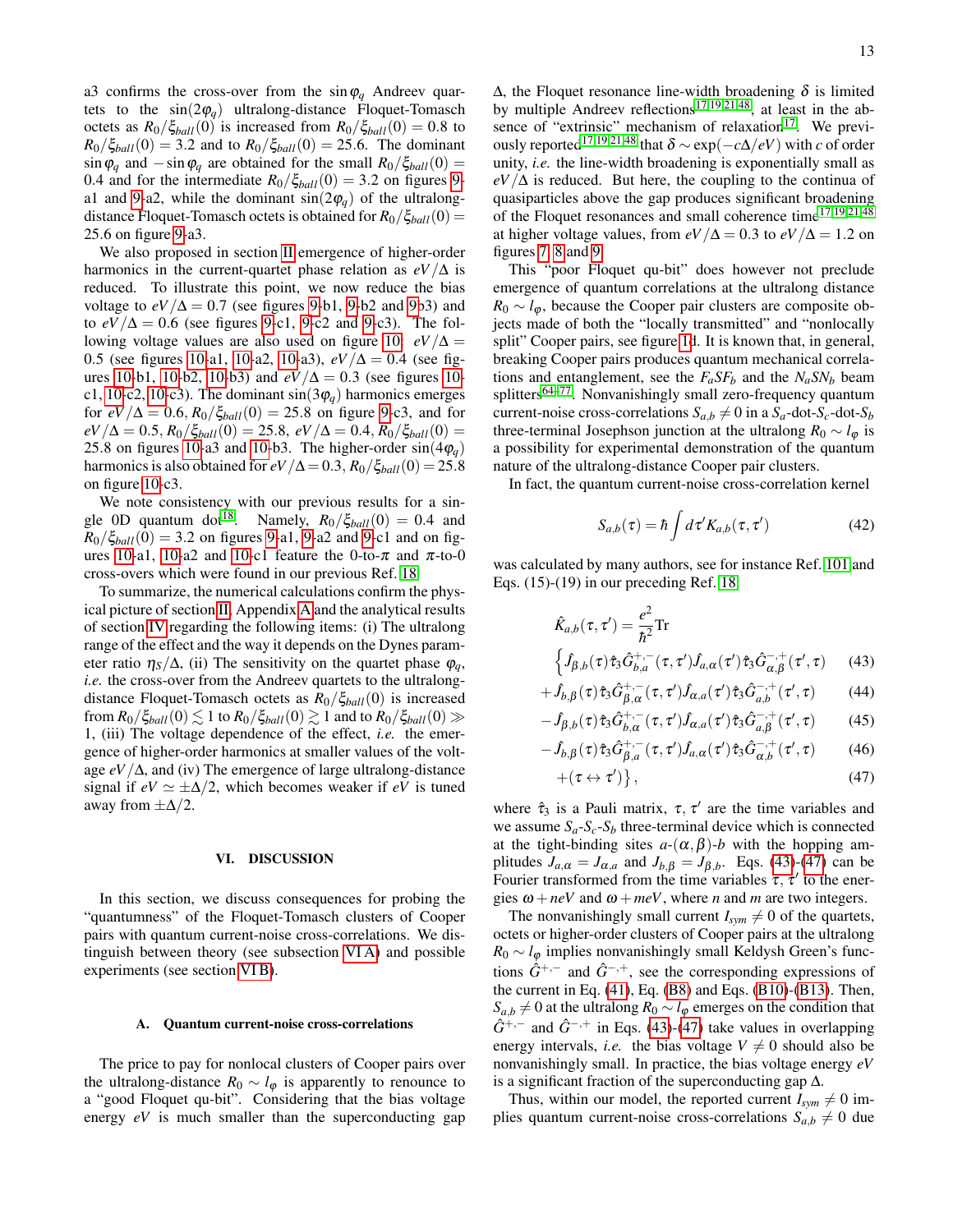to the quantum fluctuations of the current operators at the ultralong-distance  $R_0 \sim l_{\varphi}$ . Possible quantum noise crosscorrelation experiments are considered now.

### <span id="page-13-1"></span>B. Proposed current cross-correlation experiments

On the experimental side, the positive zero-frequency quantum current-noise cross-correlations of the quartets were predicted<sup>[18](#page-18-19)</sup> and measured in the Weizmann group experiment $31$ . In this experiment, absence of the quartet line and vanishingly small quantum current-noise crosscorrelations  $S_{a,b} = 0$  were obtained with a pair of "remote" Josephson junctions. It was then concluded that "the trivial effect" of the electromagnetic environment is not at the origin of the quartet resonance line. The Grenoble experiment $30$ also ruled out "extrinsic synchronization" by demonstrating absence of the quartet line with remote contacts in a metallic structure.

The bias voltage was very low with respect to the supercon-ducting gap in the Weizmann group experiment<sup>[31](#page-18-13)</sup>, *i.e.*  $eV \ll$ ∆. Here, we propose analogous measurement of the quantum current-noise cross-correlations at voltage values that are significant fractions of the gap; typically  $eV/\Delta$  is within the same range as on figures [7,](#page-8-1) [8,](#page-9-1) [9](#page-10-1) and [10,](#page-11-0) *i.e.* from  $eV/\Delta = 0.3$ to  $eV/\Delta = 1.2$ , given the above mentioned "gap edge singularity resonance" at  $eV/\Delta = 1/2$ . We propose to systematically vary the distance  $R_0$  between the junctions, in comparison with the superconducting coherence length ξ*ball*(0) and the mesoscopic phase coherence length  $l_{\varphi}$ . It is expected that the ultralong-distance Floquet-Tomasch clusters of Cooper pairs are above detection threshold, given the large signal in Tomasch experiment<sup>[89](#page-19-3)-91</sup>.

## <span id="page-13-0"></span>VII. CONCLUSIONS

Summary of the paper and final remarks are presented now. We provided evidence for ultralong-distance nonlocality and quantum correlations in  $S_a$ -dot- $S_c$ -dot- $S_b$  three-terminal Josephson junctions where the constituting  $S_a$ -dot- $S_c$  and  $S_c$ dot-*S<sup>b</sup>* are biased at opposite voltage on the quartet line. We presented physical arguments in section [II](#page-1-1) and Appendix [A,](#page-14-0) regarding the diagrammatic interpretation of nonlocality. Analytical theory was proposed in sections [III](#page-3-0) and [IV.](#page-6-0) We reduced the direct-gap semiconducting quantum dots to zero dimension, and demonstrated emergence of the Floquet-Andreev and Floquet-Tomasch currents limited by the relevant length scales of the superconducting coherence length ξ*ball*(0) and the mesoscopic phase coherence length of the superconducting quasiparticles  $l_{\varphi}$  respectively. The numerical calculations presented in section [V](#page-9-0) reveal that the ultralongdistance Floquet-Tomasch clusters of Cooper pairs emerge if the separation  $R_0$  between the Josephson junctions exceeds the superconducting coherence length ξ*ball*(0) by orders of magnitude, *i.e.* if  $R_0 \gg \xi_{ball}(0)$ . This results from a phenomenological description relying on the observation that the Dynes parameter  $\eta_S \ll \Delta$  is much smaller than the gap  $\Delta$ ,

which implies that the corresponding mesoscopic phase coherence length  $l_{\phi} \gg \xi_{ball}(0)$  of the superconducting quasiparticles is much larger than the superconducting coherence length ξ*ball*(0). In addition, in agreement with the physical arguments of section [II,](#page-1-1) the voltage values are significant fractions of the superconducting gap  $\Delta$ , typically  $eV > \Delta/2n$  for a cluster of order *n*, where *n* is an integer. The typical spectral window for the ultralong-distance effect is roughly estimated as  $|\omega| \approx 2\Delta$ . Namely, the ultralong-distance effect is obtained and nonlocal Andreev processes are still sizeable if  $|\omega|$  is not large compared to the superconducting gap  $\Delta$ . In this spectral window, the superconducting quasiparticles behavior reflects both the normal- and the superconducting-state properties. The numerical data confirm the expectation that increasing  $R_0/\xi_{ball}(0)$  from  $R_0/\xi_{ball}(0) \lesssim 1$  to  $R_0/\xi_{ball}(0) \gtrsim 1$ and to  $R_0/\xi_{ball}(0) \gg 1$  yields cross-over from the sin  $\varphi_q$  to the  $\sin(2\varphi_q)$ -sensitivities of the Floquet-Andreev quartets and the ultralong-distance Floquet-Tomasch octets respectively. Reducing *eV* below ∆/2*n* produces higher-order-*n* clusters of Cooper pairs and dominant  $sin(n \varphi_a)$  harmonics in the current, where *n* is an integer.

The Tomasch oscillations $91$  were experimentally observed with superconducting film thickness  $R_0$  as large as  $R_0 =$ 33.2  $\mu$ m. Thus, in analogy with the Tomasch experiment<sup>[91](#page-19-4)</sup>, we conjecture emergence of the ultralong-distance Floquet-Tomasch clusters of Cooper pairs if the separation between the  $S_a$ -dot- $S_c$  and the  $S_c$ -dot- $S_b$  Josephson junctions is made as large as  $R_0 = 33.2 \,\mu \text{m}$ .

This predicted ultralong-range  $R_0 \sim l_{\varphi}$  of the Floquet-Tomasch effect is spectacularly orders of magnitude above the corresponding *R*<sup>0</sup> ∼ ξ*ball*(0) for overlapping Andreev bound states at  $V = 0^{23-27}$  $V = 0^{23-27}$  $V = 0^{23-27}$  or for  $F_a S F_b$  or  $N_a S N_b$  Cooper pair beam splitters, see Refs. [54–](#page-18-8)[77.](#page-19-0)

Finally, we show in Appendix [A](#page-14-0) that our numerical experiments on the Floquet-Tomasch clusters of Cooper pairs and the two-terminal density of state oscillations in the Tomasch experiments<sup>[89–](#page-19-3)[91](#page-19-4)</sup> both involve ultralong-distance behavior. But the microscopic processes are different, and, in a threeterminal configuration, the coupling between the density of states at one contact and the pairs at the other contact is AC and thus, it cannot be proposed as an explanation for our numerical experiments on the DC-current of the Cooper pair clusters.

To conclude, the length scale  $l_{\varphi}$  for the mesoscopic phase coherence of the superconducting quasiparticles was phenomenologically introduced in our description. The effect offers the possibility to directly probe quantum coherence of the superconducting quasiparticle states, and to bridge with the physics of quasiparticle poisoning $6-13$  $6-13$ , in connection with the tremendous interest in the superconducting circuits of quantum engineering. It seems that future experiments could be a guideline towards further progress in understanding this complex physics. Controlling the electromagnetic environment seems to be promising for producing small values of the Dynes parameter  $\eta_s$  and long mesoscopic phase coherence  $l_{\omega}$ of the superconducting quasiparticles, see Ref. [106.](#page-20-6)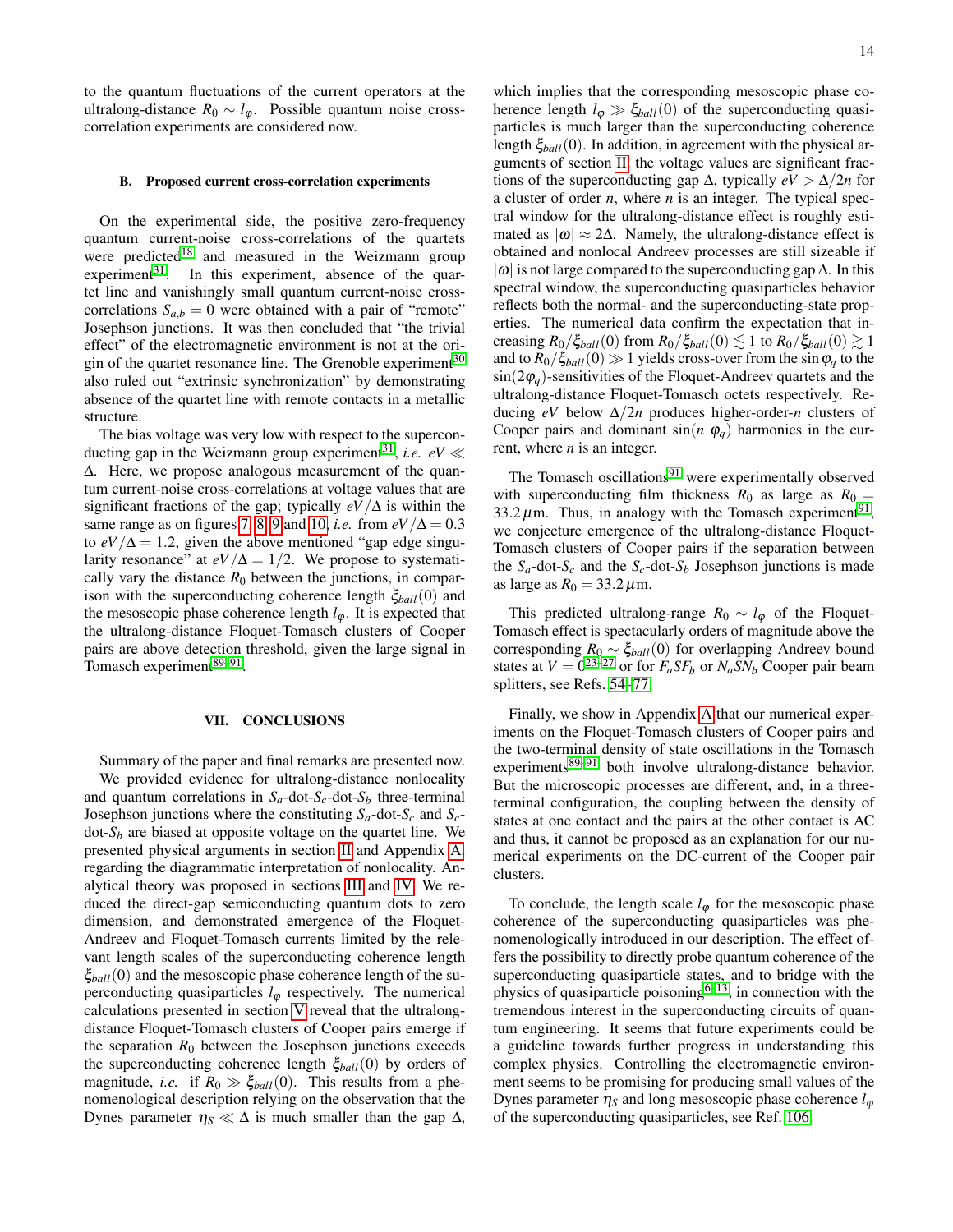#### ACKNOWLEDGEMENTS

The author acknowledges the collaboration of the Weizmann Institute group (Y. Cohen, M. Heiblum, Y. Ronen, H. Shtrikman) on interpretation of the unpublished data which inspired this work. The author wishes to thank B. Doucot for participating to the enjoying elaboration of the framework of the interpretation. The author also thanks J.-G. Caputo and R. Danneau for discussions and critical reading of the manuscript. The author wishes to thank C.O. Girit, J.D. Pillet and their students and post-docs for sharing Refs. [23](#page-18-9) and [24](#page-18-11) prior to making their preprint publicly available. The author thanks the Centre Regional Informatique et d'Applications ´ Numériques de Normandie (CRIANN) for the use of its facilities. The author thanks the Infrastructure de Calcul Intensif et de Données (GRICAD) for the use of the resources of the Mésocentre de Calcul Intensif de l'Université Grenoble-Alpes (CIMENT). The author acknowledges support from the French National Research Agency (ANR) in the framework of the Graphmon project (ANR-19-CE47-0007).

### <span id="page-14-0"></span>Appendix A: Connection with the Tomasch experiment

In this Appendix, we complement the main text by drawing a parallel between the here considered nonlocal current-phase response of the Floquet-Tomasch effect, and the density of state oscillations in the Tomasch experiments<sup>[89](#page-19-3)-91</sup>. We address this question from two points of view: the ultralongdistance nonlocality in section [A 1](#page-14-1) and the structure of the electron-hole conversions in section [A 2.](#page-15-2) This analogy further supports the proposed interpretation of the numerical experiments in terms of the diagrams that capture nonlocality, see section [II.](#page-1-1) We justify in section [A 2](#page-15-2) the use of the vocabulary "the Floquet-Tomasch effect" for the current of pairs in a three-terminal Josephson junction. We also conclude to dif-

ferent quantum processes in the density of state oscillations of the Tomasch effect $89-91$  $89-91$  and the current of pairs in a threeterminal Josephson junction. Thus, the former cannot be used to explain our calculations on the latter.

## <span id="page-14-1"></span>1. Effects of a boundary

In this subsection, we start from a superconductor with open boundary conditions, according to Wolfram and Lehman in Ref. [93,](#page-19-6) and demonstrate that this implies nonlocality in the sense of Eq. (6) in Ref. [92](#page-19-5) by McMillan and Anderson.

Namely, we consider that a finite-size region  $S_0$  is defined in an infinite 3D superconductor. The "interior" and the "exterior" are denoted by  $S_0$  an  $\overline{S}_0$  respectively. Thus  $S_0 + \overline{S}_0$  is an infinite 3D superconductor, see figure [11a](#page-15-3).

We assume that the two-dimensional  $(2D)$  surface of  $S_0$  is practically realized with a collection of the Nambu hopping amplitudes denoted by  $\Sigma_{S_0, \overline{S}_0}$  and  $\Sigma_{\overline{S}_0, S_0}$  for hopping between  $S_0$  and  $\overline{S}_0$  and between  $\overline{S}_0$  and  $S_0$  respectively. Those matrices  $\Sigma_{S_0, \overline{S_0}}$  and  $\Sigma_{\overline{S_0}, S_0}$  have entries in the tight-binding sites making the *S*0-*S*<sup>0</sup> interface and in the Nambu labels (*i.e.* they are diagonal in the Nambu labels).

We denote by *g* and *G* the Green's functions of  $S_0 + S_0$  and *S*<sup>0</sup> respectively. We obtain *G* for *S*<sup>0</sup> by including the hopping self-energies  $\tilde{\Sigma}_{S_0, \overline{S}_0} = -\Sigma_{S_0, \overline{S}_0}$  and  $\tilde{\Sigma}_{\overline{S}_0, S_0} = -\Sigma_{\overline{S}_0, \overline{S}_0}$  which cancel the plain 3D tight-binding amplitudes on the  $S_0$ - $\overline{S}_0$  boundary. Thus,  $S_0$  is disconnected from  $\overline{S}_0$  in the Green' function *G* which is fully dressed with the self-energy  $\tilde{\Sigma}$ .

The Dyson equations

$$
\left(I - g_{S_0, \overline{S}_0} \tilde{\Sigma}_{\overline{S}_0, S_0}\right) G_{S_0, S_0} - g_{S_0, S_0} \tilde{\Sigma}_{S_0, \overline{S}_0} G_{\overline{S}_0, S_0} = g_{S_0, S_0} \text{ (A1)}
$$
  

$$
-g_{\overline{S}_0, \overline{S}_0} \tilde{\Sigma}_{\overline{S}_0, S_0} G_{S_0, S_0} + \left(I - g_{\overline{S}_0, S_0} \tilde{\Sigma}_{S_0, \overline{S}_0}\right) G_{\overline{S}_0, S_0} = g_{\overline{S}_0, S_0} (A2)
$$

have the following solution:

<span id="page-14-2"></span>
$$
G_{S_0, S_0} = \left[ I - g_{\overline{S}_0, \overline{S}_0} \tilde{\Sigma}_{\overline{S}_0, S_0} - g_{S_0, S_0} \tilde{\Sigma}_{S_0, \overline{S}_0} \left( I - g_{\overline{S}_0, S_0} \tilde{\Sigma}_{S_0, \overline{S}_0} \right)^{-1} g_{\overline{S}_0, \overline{S}_0} \tilde{\Sigma}_{\overline{S}_0, S_0} \right]^{-1} \times \tag{A3}
$$
\n
$$
\left[ g_{S_0, S_0} + g_{S_0, S_0} \tilde{\Sigma}_{S_0, \overline{S}_0} \left( I - g_{\overline{S}_0, S_0} \tilde{\Sigma}_{S_0, \overline{S}_0} \right)^{-1} g_{\overline{S}_0, S_0} \right].
$$

The density of states is sometimes called as "the local density of states" because it can be measured with a local probe. It turns out that the density of states in the Tomasch experiment nonlocally couples to all of the thin-film boundary, if the conditions are met, regarding the characteristic energy and length scales. Specifically, we consider  $R_0 \lesssim l_\phi$ , where  $R_0$  is the linear dimension of  $S_0$ , see figures [11a](#page-15-3) and [11b](#page-15-3). In addition, we assume that the energy is in the range  $|\omega| \approx 2\Delta$ , see the discussion in section [III B.](#page-5-2) The phenomenological mesoscopic phase coherence length  $l_{\varphi}$  was introduced above in section [III.](#page-3-0) Then, Eq. [\(A3\)](#page-14-2) implies that all pairs of tight-binding sites at

the boundary of  $S_0$  are connected to each other by the matrix  $G_{S_0, S_0}$  taking roughly similar order of magnitude for all pairs of sites at the boundary, on the conditions  $R_0 \lesssim l_\phi$  and  $\omega \approx 2\Delta$ .

Eq. [\(A3\)](#page-14-2) also implies that conversion of spin-up electron into spin-down hole (and vice-versa) is effective at the boundary of *S*0, which directly leads to Eq. (6) in Ref. [92,](#page-19-5) see also figure [11b](#page-15-3). This implies compatibility of our diagrammatic description with both Refs. [92](#page-19-5) and [93.](#page-19-6)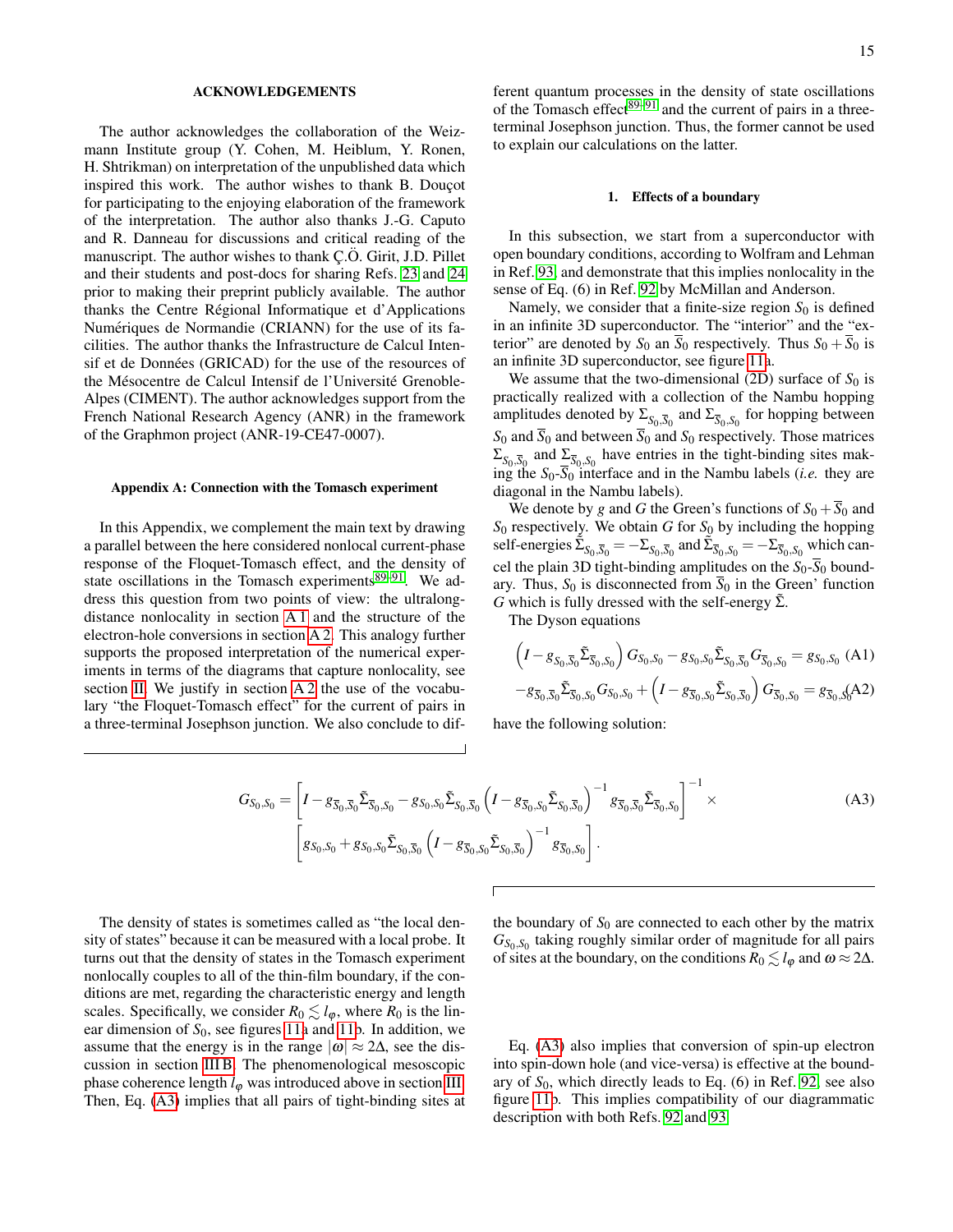

<span id="page-15-3"></span>FIG. 11. Panel a shows how a finite-size superconductor is defined in a bulk 3D superconductor,  $S_0$  and  $\overline{S}_0$  being the interior and the exterior respectively. Panel b shows nonlocality and a schematic representation of Eq. (6) in Ref. [92.](#page-19-5) Panel c shows the "triangular energy diagram" for the DC-local density of states in a two-terminal configuration, as in the Tomasch experiment $\overline{89-91}$  $\overline{89-91}$  $\overline{89-91}$ . Panel d shows the AC-density of states in a threeterminal configuration, where  $S_a$  and  $S_b$ are biased at opposite voltage while *S*<sup>0</sup> is grounded. Panel e shows the threeterminal "butterfly quartet energy diagram" for the DC-transport of pairs and the Floquet-Tomasch effect, see also figure [3.](#page-2-3)

# <span id="page-15-2"></span>2. The corresponding diagrams

Now, we consider the electron-hole Nambu labels and examine a single framework for deducing the different quantum processes that lead to the Tomasch density of states oscillations[89](#page-19-3)[–91](#page-19-4) and to the Floquet-Tomasch pair current in three-terminal Josephson junctions. Those quantum processes are characterized by the distinct diagrams on figures [11c](#page-15-3), [11d](#page-15-3) and Fig. [11e](#page-15-3).

Eq. (6) in Ref. [92](#page-19-5) can schematically be represented by the two-terminal "triangular diagram" on figure [11c](#page-15-3). This quantum process involves Andreev reflection at the thin-film boundary in the sense of spin-up electron quasiparticle from  $S_0$  being reflected as spin-down hole quasiparticle in  $S_0$ . Then, a pair transmitted from the quasiparticles states into the condensate of the same  $S_0$ , and the crystal lattice has to be free to move in order to absorb the recoil coming from conservation of momentum. The diagram on figure [11c](#page-15-3) involves electron-electron propagation in the left superconductors *S<sup>a</sup>* and electron-hole conversion in the right superconductor *Sb*. Thus, figure [11c](#page-15-3) encodes the Tomasch effect in the sense Ref. [92,](#page-19-5) *i.e.* the variations of the density of states at the left interface as a function of the electron-hole conversion at the other contact.

Conversely, figure [11d](#page-15-3) shows schematically the threeterminal diagram for the density of states. It does not form a loop and thus, in a three-terminal configuration, the response in the density of states at one contact in  $S_a$  as a function of the pair amplitude in *S<sup>c</sup>* features AC-oscillations.

Finally, the current of pairs in a double Josephson junction biased at opposite voltages is captured by the "quartet butterfly energy diagram" on figure [11e](#page-15-3), see also Ref. [14](#page-17-5) and figures [3a](#page-2-3) and [3b](#page-2-3) in section [II.](#page-1-1) On figure [11e](#page-15-3), two pairs are taken from *S*0, they exchange partners, a pair is transmitted into the left superconductors  $S_a$  in the final state, and another one into

 $S_b$  according to the quartet process<sup>[14](#page-17-5)</sup>.

Thus, energy conservation implies that the "triangular diagram process" on figure [11c](#page-15-3) is DC in the two-terminal configuration of the Tomasch experiment $89-91$  $89-91$ , but it becomes AC in the three-terminal Josephson biased at opposite voltage. By contrast the quartet diagram on figure [11e](#page-15-3) is DC and this is why our numerical calculations for the DC-ultralongdistance Floquet-Tomasch current of pairs cannot be interpreted in terms of the AC-density of state. Instead, they naturally receive the proposed interpretation of the quartets and higher-order clusters of Cooper pairs.

However, the straightforward wording of "the Floquet-Tomasch effect" is used throughout the paper for the threeterminal Josephson junction, in order to refer to the common origin of the ultralong-distance coupling in both cases.

#### <span id="page-15-0"></span>Appendix B: Details on the methods

This subsection summarizes the method to evaluate the currents.

The calculation of the current<sup>[98,](#page-19-13)[100](#page-20-13)</sup> starts with expression of the bare advanced and retarded Green's functions.

The bare Green's function of each quantum dot is given by  $g_{dot}(\omega) = (\omega - \mathcal{H}_{dot} - i\eta)^{-1}$ , where  $\omega$  is the energy and  $\mathcal{H}_{dot}$  is the quantum dot Hamiltonian. Assuming the energy levels  $\varepsilon_{\alpha}$  and the wave-functions  $\langle x|\alpha\rangle$  (at the location x) yields the following electron-electron Green's function between x and y:

<span id="page-15-1"></span>
$$
g_{\mathbf{x},\mathbf{y}}^A(\boldsymbol{\omega}) = \sum_{\alpha} \langle \mathbf{x} | \alpha \rangle \frac{1}{\boldsymbol{\omega} - \varepsilon_{\alpha} - \varepsilon_{g} - i\eta} \langle \alpha | \mathbf{y} \rangle, \quad (B1)
$$

where the gate voltage  $V_g$ -tunable energy  $\varepsilon_g$  fulfills the condition  $\varepsilon_{\alpha_0} + \varepsilon_{g} = 0$  if  $\alpha = \alpha_0$ , yielding resonance at zero energy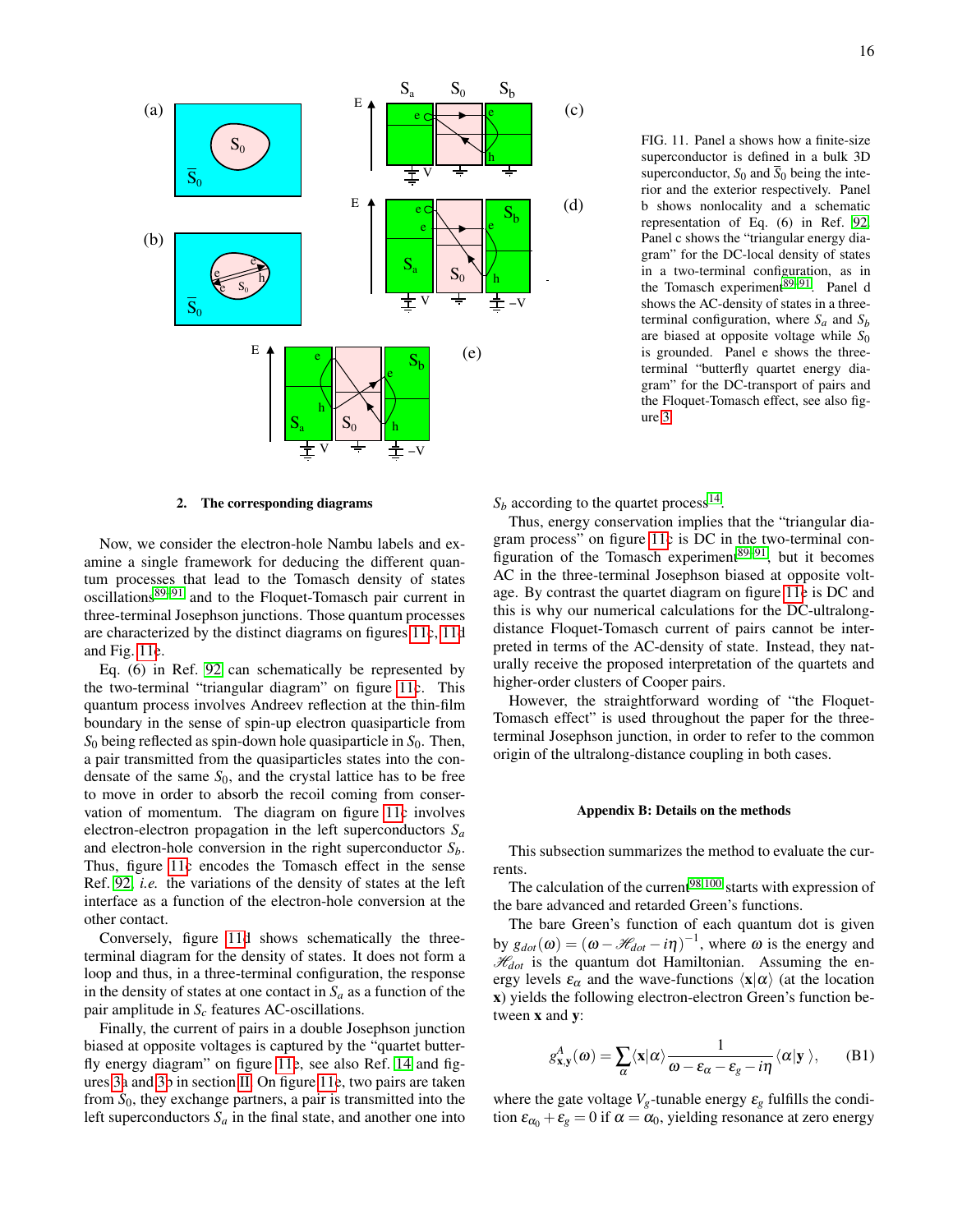17

 $\omega = 0$  (see figure [1](#page-1-0) for the gates). Then,  $g_{\mathbf{x},\mathbf{y}}^A(\omega)$  is Eq. [\(B1\)](#page-15-1) is approximated as

<span id="page-16-1"></span>
$$
g_{\mathbf{x},\mathbf{y}}^A(\boldsymbol{\omega}) \simeq \frac{1}{\boldsymbol{\omega} - i\eta} \langle \mathbf{x} | \alpha_0 \rangle \langle \alpha_0 | \mathbf{y} \rangle.
$$
 (B2)

The parameter  $\eta$  in Eq. [\(B1\)](#page-15-1) is related to the strength of relax-ation. It was found in Ref. [17](#page-17-6) that tiny relaxation  $0 < \eta \ll \Delta$ has huge effect on the quartet current, in comparison with the previous Ref. [16](#page-17-8) where  $\eta = 0^+$ . However, the available ex-perimental data<sup>[31](#page-18-13)</sup> do not allow to demonstrate that  $0 < \eta \ll \Delta$ in Ref. [17](#page-17-6) is more relevant than  $\eta = 0^+$  in Ref. [16.](#page-17-8) This is why the approximation  $\eta = 0^+$  is used in absence of further experimental input.

The  $2 \times 2$  Nambu representation has entries for spin-up electrons and spin-down holes:

<span id="page-16-0"></span>
$$
\hat{g}_{\mathbf{x},\mathbf{y}}^{A}(t,t') = -i\theta(t-t') \tag{B3}
$$
\n
$$
\begin{pmatrix}\n\langle \left\{c_{\mathbf{x},\uparrow}(t), c_{\mathbf{y},\uparrow}(t')\right\} \rangle & \langle \left\{c_{\mathbf{x},\uparrow}(t), c_{\mathbf{y},\downarrow}(t')\right\} \rangle \\
\langle \left\{c_{\mathbf{x},\downarrow}^{+}(t), c_{\mathbf{y},\uparrow}^{+}(t')\right\} \rangle & \langle \left\{c_{\mathbf{x},\downarrow}^{+}(t), c_{\mathbf{y},\downarrow}(t')\right\} \rangle\n\end{pmatrix},
$$

where  $\langle \rangle$  denotes averaging in the stationary state,  $\{\}$  is an anticommutator,  $x$ ,  $y$  are the space coordinates and  $t$ ,  $t'$  are the time variables.

Using Eq. [\(B3\)](#page-16-0) and the Hamiltonian given by Eqs. [\(4\)](#page-3-2)-[\(5\)](#page-3-2), we find the expression of the bare superconducting Green's function with gap  $\Delta$  and phase  $\varphi$ :

<span id="page-16-3"></span>
$$
\hat{g}_{\mathbf{x},\mathbf{y}}^{A}(\omega) = \frac{1}{W} \frac{1}{k_{F}R} \exp \left\{ \left( -\frac{R}{\xi_{ball}(\omega - i\eta_{S})} \right) \right\}
$$
\n
$$
\left[ \frac{\cos \psi_{F}}{\sqrt{\Delta^{2} - (\omega - i\eta_{S})^{2}}} \left( \begin{array}{cc} -(\omega - i\eta_{S}) & \Delta e^{i\varphi} \\ \Delta e^{-i\varphi} & -(\omega - i\eta_{S}) \end{array} \right) \right. \text{(B4)}
$$
\n
$$
+ \sin \psi_{F} \left( \begin{array}{cc} -1 & 0 \\ 0 & 1 \end{array} \right) \right\},
$$

where  $R = |\mathbf{x} - \mathbf{y}|$  is the distance between **x** and **y** and  $\varphi =$  $\varphi_a, \varphi_b, \varphi_c$  according to which of the  $S_a, S_b$  or  $S_c$  superconducting lead is considered. The phase  $\psi_F = k_F R$  in Eq. [\(B4\)](#page-16-3) oscillates at the scale of the small Fermi wave-length  $\lambda_F =$  $2\pi/k_F$ , where  $k_F$  is the Fermi wave-vector. The ballistic superconducting coherence length  $\xi_{ball}$  at the energy  $\omega$  is given by Eq. [\(3\)](#page-2-4).

Considering first vanishingly small bias voltage  $V = 0$ , the Nambu hopping amplitude connecting each quantum dot to the superconductors takes the form

$$
\hat{J} = \begin{pmatrix} J_0 & 0 \\ 0 & -J_0 \end{pmatrix},
$$
 (B5)

where each contact has different *J*<sub>0</sub>. For instance  $J_0 \equiv J_{a,\alpha}$  at the *a*- $\alpha$  interface on figure [5,](#page-4-0) and  $J_0 \equiv J_{c,\gamma}, J_{c',\gamma'}$  and  $J_{b,\beta}$  at the *c*- $\gamma$ , *c'*- $\gamma'$  and *b*- $\beta$  interfaces.

The fully dressed advanced and retarded Nambu Green's functions  $\hat{G}^{A,R}$  are deduced from the bare ones by use of the Dyson equation

<span id="page-16-4"></span>
$$
\hat{G}^{A,R} = \hat{g}^{A,R} + \hat{g}^{A,R} \otimes \hat{J} \otimes \hat{G}^{A,R},
$$
 (B6)

where ⊗ denotes convolution over the time variables and summation over the specific tight-binding sites at both ends of the tunneling amplitude  $\hat{J}$  connecting the dots to the superconductors.

Assuming now voltage biasing on the quartet line according to Eq. [\(1\)](#page-0-0), the superconducting phases  $\varphi_a(t)$ ,  $\varphi_b(t)$  and  $\varphi_c(t)$ of  $S_a$ ,  $S_b$  and  $S_c$  evolve according to the Josephson relations mentioned in the Introduction. The overall quantum dynamics being time-periodic, the Fourier-transformed Nambu Green's functions acquire the integer labels *n*,*m* regarding the harmonics  $(2neV/\hbar, 2meV/\hbar)$  of the frequency  $2eV/\hbar$  associated to the voltage *V*.

The fully dressed Keldysh Green's function  $\hat{G}^{+,-}$  is given  $bv^{98,100}$  $bv^{98,100}$  $bv^{98,100}$  $bv^{98,100}$ 

<span id="page-16-5"></span>
$$
\hat{G}^{+,-} = (\hat{I} + \hat{G}^R \otimes \hat{J}) \otimes \hat{g}^{+,-} \otimes (\hat{I} + \hat{J} \otimes \hat{G}^A) ,\qquad (B7)
$$

where the bare Keldysh Green's function is  $\hat{g}^{+,-}(\omega)$  =  $n_F(\omega) \left[ \hat{g}^A(\omega) - \hat{g}^R(\omega) \right]$ , with  $n_F(\omega)$  the Fermi-Dirac distribution function *i.e.*  $n_F(\omega) = \theta(-\omega)$  in the limit of zero temperature, with  $\theta(x) = 1$  if  $x > 0$  and  $\theta(x) = 0$  if  $x < 0$ .

The current is next deduced from  $\hat{G}^{+,-}$  given by Eq. [\(B7\)](#page-16-5). For instance, the current through the  $a - \alpha$  interface at time *t* is given by  $98,100$  $98,100$ 

<span id="page-16-6"></span>
$$
I_{a-\alpha}(t) = \text{(B8)}
$$
  

$$
\frac{2e}{\hbar} \sum_{p} \left[ \hat{f}_{\alpha_p, a_p} \hat{G}_{a_p, \alpha_p}^{+,-}(t, t) - \hat{f}_{a_p, \alpha_p} \hat{G}_{\alpha_p, a_p}^{+,-}(t, t) \right]_{(1,1)}.
$$

The subscript " $(1,1)$ " in Eq. [\(B8\)](#page-16-6) stands for the electronelectron Nambu component. Eq. [\(B8\)](#page-16-6) can be expressed as

$$
I_{a-\alpha} = \frac{e}{\hbar} \int \mathcal{I}_{a,\alpha}(\omega) d\omega, \tag{B9}
$$

where the spectral current takes the form

<span id="page-16-7"></span>
$$
\mathscr{I}_{a,\alpha}(\omega) = \sum_{p} \left[ \left( \hat{J}_{\alpha_p,a_p} \hat{G}^{+,-}_{a_p,\alpha_p} \right)_{(1,1)/(0,0)} (\omega) \right] (B10)
$$

$$
-\left(\hat{J}_{\alpha_p,a_p}\hat{G}_{a_p,\alpha_p}^{+,-}\right)_{(2,2)/(0,0)}(\omega)
$$
 (B11)

$$
-\left(\hat{J}_{a_p,\alpha_p}\hat{G}^{+,-}_{\alpha_p,a_p}\right)_{(1,1)/(0,0)}(\omega) \qquad (B12)
$$

$$
+\left(\widehat{J}_{a_p,\alpha_p}\widehat{G}_{\alpha_p,a_p}^{+,-}\right)_{(2,2)/(0,0)}(\omega)\bigg].
$$
 (B13)

The subscripts " $(1,1)$ " and " $(2,2)$ " correspond to the "electronelectron" and "hole-hole" Nambu components and "(0,0)" encodes  $n = m = 0$  in the  $\left(\frac{neV}{\hbar}, \frac{meV}{\hbar}\right)$  labels of the harmonics of the Josephson frequency.

### <span id="page-16-2"></span>Appendix C: Details on the analytical calculations

Combining the Dyson Eq. [\(B6\)](#page-16-4) to Eqs. [\(19\)](#page-6-2)-[\(20\)](#page-6-2) yields

<span id="page-16-8"></span>
$$
G_{\alpha,\,\alpha} = \tilde{g}_{\alpha,x}\tilde{G}_{x,x}\tilde{g}_{x,\,\alpha} \tag{C1}
$$

$$
G_{\gamma,\alpha} = \tilde{g}_{\gamma,x}\tilde{G}_{x,x}\tilde{g}_{x,\alpha}.
$$
 (C2)

The Dyson equations take the form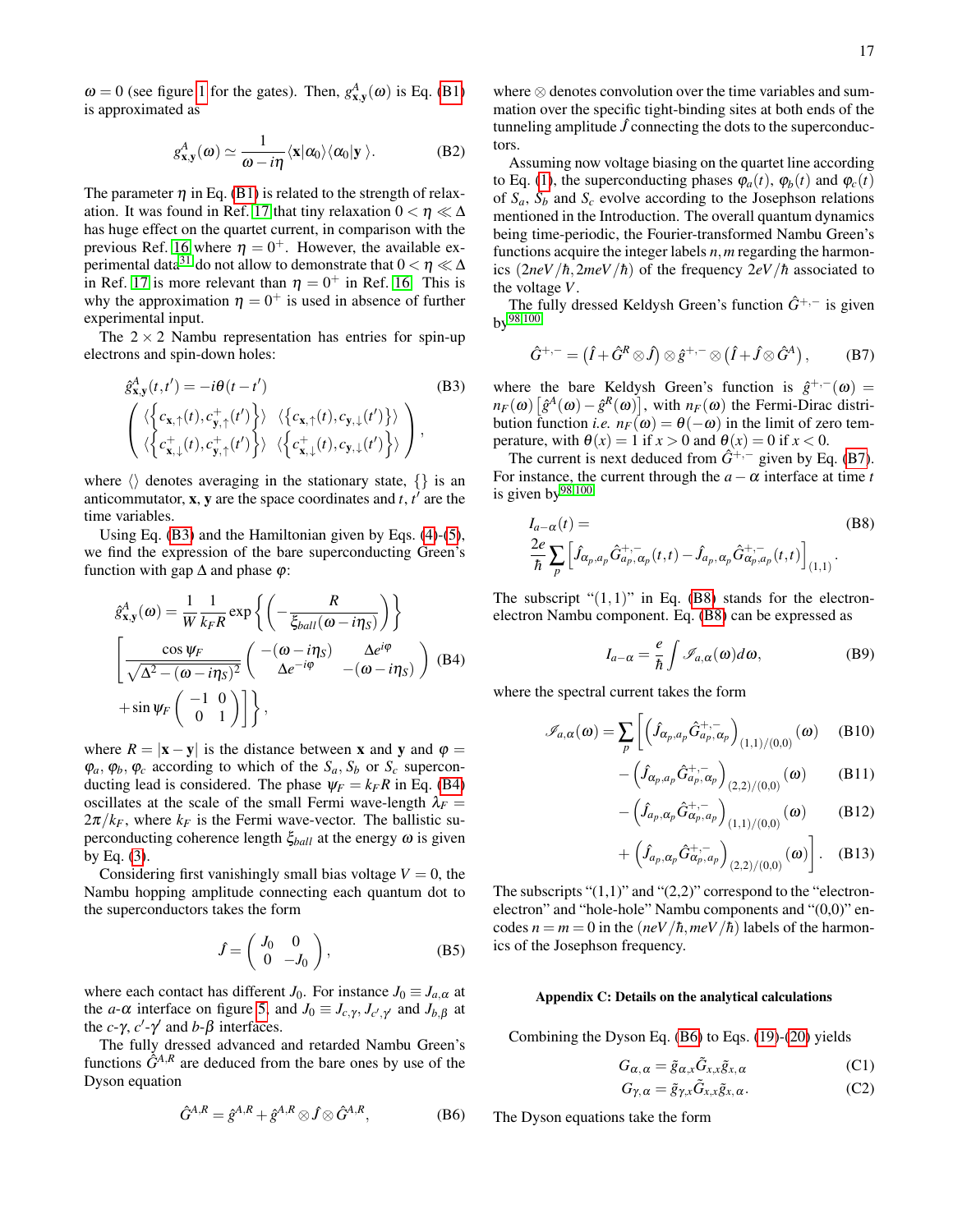<span id="page-17-9"></span>
$$
G_{\alpha,\alpha} = g_{\alpha,\alpha} + g_{\alpha,\alpha} \Sigma_{\alpha,a} g_{a,a} \Sigma_{a,\alpha} G_{\alpha,\alpha} + g_{\alpha,\gamma} \Sigma_{\gamma,c} g_{c,c} \Sigma_{c,\gamma} G_{\gamma,\alpha} + g_{\alpha,\gamma} \Sigma_{\gamma,c} g_{c,c'} \Sigma_{c',\gamma} G_{\gamma',\alpha}
$$
(C3)  

$$
G_{\gamma,\alpha} = g_{\gamma,\alpha} + g_{\gamma,\alpha} \Sigma_{\alpha,a} g_{a,a} \Sigma_{a,\alpha} G_{\alpha,\alpha} + g_{\gamma,\gamma} \Sigma_{\gamma,c} g_{c,c} \Sigma_{c,\gamma} G_{\gamma,\alpha} + g_{\gamma,\gamma} \Sigma_{\gamma,c} g_{c,c'} \Sigma_{c',\gamma} G_{\gamma',\alpha}.
$$

Then, Eqs.  $(C1)$ - $(C2)$  and Eq.  $(C3)$  yield

<span id="page-17-10"></span>
$$
\tilde{G}_{x,x} = \tilde{g}_{x,x} + \tilde{g}_{x,x}\tilde{K}_{x,x}\tilde{G}_{x,x} + \tilde{g}_{x,x}\tilde{K}_{x,x'}\tilde{G}_{x',x},
$$
 (C5)

where

$$
\tilde{K}_{x,x} = \tilde{g}_{x,\alpha} \Sigma_{\alpha,a} g_{a,a} \Sigma_{a,\alpha} g_{\alpha,x} + \tilde{g}_{x,\gamma} \Sigma_{\gamma,c} g_{c,c} \Sigma_{c,\gamma} \tilde{g}_{\gamma,x}
$$
 (C6)

$$
\tilde{K}_{x,x'} = \tilde{g}_{x,\gamma} \Sigma_{\gamma,c} g_{c,c'} \Sigma_{c',\gamma'} \tilde{g}_{\gamma',x'}.
$$
 (C7)

Conversely, Eqs. [\(C1\)](#page-16-8)-[\(C2\)](#page-16-8) and Eq. [\(C4\)](#page-17-9) yield

<span id="page-17-11"></span>
$$
\tilde{G}_{x,x} = \tilde{g}_{x,x} + \tilde{g}_{x,x}\tilde{K}'_{x,x}\tilde{G}_{x,x} + \tilde{g}_{x,x} + \tilde{g}_{x,x}\tilde{K}'_{x,x'}\tilde{G}_{x',x}, \quad (C8)
$$

where it turns out that  $\tilde{K}'_{x,x} = \tilde{K}_{x,x}$  and  $\tilde{K}'_{x,x'} = \tilde{K}_{x,x'}$ . Thus, Eqs. [\(C5\)](#page-17-10) and [\(C8\)](#page-17-11) are compatible with each other. Given Eq. [\(B7\)](#page-16-5), Eqs. [\(B10\)](#page-16-7)-[\(B13\)](#page-16-7) and Eq. [\(C1\)](#page-16-8), we obtain

$$
\Sigma_{a,\alpha} G_{\alpha,a}^{+,-} \tag{C9}
$$

$$
= \left(\Sigma_{a,\alpha} \tilde{g}_{\alpha,x} \tilde{G}_{x,x} \tilde{g}_{x,x} \Sigma_{\alpha,a} g_{a,a}\right)^{+,-} \tag{C10}
$$

$$
=\Sigma_{a,\alpha}\tilde{g}_{\alpha,x}^{+,-}\tilde{G}_{x,x}^{A}\tilde{g}_{x,x}^{A}\Sigma_{\alpha,a}g_{a,a}^{A}
$$
 (C11)

$$
+\Sigma_{a,\alpha} \tilde{g}_{\alpha,x}^{R} \tilde{G}_{x,x}^{+,-} \tilde{g}_{x,x}^{A} \Sigma_{\alpha,a} g_{a,a}^{A}
$$
 (C12)

$$
+\Sigma_{a,\alpha} \tilde{g}^R_{\alpha,x} \tilde{G}^R_{x,x} \tilde{g}^{+,-}_{x,x} \Sigma_{\alpha,a} g^A_{a,a}
$$
 (C13)

$$
+\Sigma_{a,\alpha}\tilde{g}_{\alpha,x}^{R}\tilde{G}_{x,x}^{R}\tilde{g}_{x,x}^{R}\Sigma_{\alpha,a}g_{a,a}^{+,-}.
$$
 (C14)

- <span id="page-17-0"></span><sup>1</sup> D. Kouznetsov, D. Rohrlich, and R. Ortega, *Quantum limit of noise of a phase-invariant amplifier*, Phys. Rev. A 52, 1665 (1995).
- <sup>2</sup> *The SQUID handbook Vol. I Fundamentals and Technology of SQUIDs and SQUID Systems*, J. Clarke, and A.I. Braginski (Eds.), Wiley-Vch (2004).
- 3 J. Clarke, and F.K. Wilhelm, *Superconducting quantum bits*, Nature 453, 1031 (2008).
- <span id="page-17-1"></span><sup>4</sup> M.H. Devoret and R.J. Schoelkopf, *Superconducting Circuits for Quantum Information: An Outlook*, Science 339, 1169 (2013).
- <span id="page-17-2"></span><sup>5</sup> F. Arute *et al.*, *Quantum supremacy using a programmable superconducting processor*, Nature 574, 505 (2019).
- <span id="page-17-3"></span>6 J.M. Martinis, M. Ansmann, and J. Aumentado, *Energy Decay in Superconducting Josephson-Junction Qubits from Nonequilibrium Quasiparticle Excitations*, Phys. Rev. Lett. 103, 097002 (2009).
- <sup>7</sup> P.J. de Visser, J.J.A. Baselmans, P. Diener, S.J.C. Yates, A. Endo, and T.M. Klapwijk, *Number Fluctuations of Sparse Quasiparticles in a Superconductor*, Phys. Rev. Lett. 106, 167004 (2011).
- <sup>8</sup> M. Lenander, H. Wang, R.C. Bialczak, E. Lucero, M. Mariantoni, M. Neeley, A.D. O'Connell, D. Sank, M. Weides, J. Wenner, T. Yamamoto, Y. Yin, J. Zhao, A.N. Cleland, and J.M. Martinis, *Measurement of energy decay in superconducting qubits from nonequilibrium quasiparticles*, Phys. Rev. B 84, 024501 (2011).
- <sup>9</sup> S. Rajauria, L.M.A. Pascal, Ph. Gandit, F.W.J. Hekking, B. Pannetier, and H. Courtois, *Efficiency of quasiparticle evacuation in superconducting devices*, Phys. Rev. B 85, 020505(R) (2012).

The Dyson Eqs. [\(C3\)](#page-17-9)-[\(C4\)](#page-17-9)

$$
\tilde{G}_{x,x} = \tilde{g}_{x,x} + \tilde{g}_{x,x}\tilde{K}_{x,x}\tilde{G}_{x,x} + \tilde{g}_{x,x}\tilde{K}_{x,x'}\tilde{G}_{x',x}
$$
(C15)

$$
\tilde{G}_{x',x} = \tilde{g}_{x',x'} \tilde{K}_{x',x} \tilde{G}_{x,x} + \tilde{g}_{x',x'} \tilde{K}_{x',x'} \tilde{G}_{x',x}
$$
 (C16)

lead to

$$
\tilde{G}_{x,x} = \left[I - \tilde{L}_{x,x}\tilde{K}_{x,x'}\tilde{L}_{x',x'}\tilde{K}_{x',x}\right]^{-1}\tilde{L}_{x,x},
$$
 (C17)

where

$$
\tilde{L}_{x,x} = \left[ (\tilde{g}_{x,x})^{-1} - \tilde{K}_{x,x} \right]^{-1}
$$
 (C18)

$$
\tilde{L}_{x',x'} = \left[ \left( \tilde{g}_{x',x'} \right)^{-1} - \tilde{K}_{x',x'} \right]^{-1}.
$$
 (C19)

Then, we deduce Eqs. [\(21\)](#page-6-3)-[\(24\)](#page-6-3) in section [IV.](#page-6-0)

- <sup>10</sup> J. Wenner, Y. Yin, E. Lucero, R. Barends, Y. Chen, B. Chiaro, J. Kelly, M. Lenander, M. Mariantoni, A. Megrant, C. Neill, P.J.J. O'Malley, D. Sank, A. Vainsencher, H. Wang, T.C. White, A.N. Cleland, and J.M. Martinis, *Excitation of Superconducting Qubits from Hot Nonequilibrium Quasiparticles*, Phys. Rev. Lett. 110, 150502 (2013).
- $11$  D. Ristè, C.C. Bultink, M.J. Tiggelman, R.N. Schouten, K.W. Lehnert, L. DiCarlo, *Millisecond charge-parity fluctuations and induced decoherence in a superconducting transmon qubit*, Nature Comm. 4, 1913 (2013).
- <sup>12</sup> E.M. Levenson-Falk, F. Kos, R. Vijay, L. Glazman, and I. Siddiqi, *Single-Quasiparticle Trapping in Aluminum Nanobridge Josephson Junctions*, Phys. Rev. Lett. 112, 047002 (2014).
- <span id="page-17-4"></span><sup>13</sup> J.S. Meyer, M. Houzet and A.V. Nazarov, *Dynamical spin polarization of excess quasi-particles in superconductors*, Phys. Rev. Lett. 125, 097006 (2020).
- <span id="page-17-5"></span><sup>14</sup> A. Freyn, B. Douçot, D. Feinberg, and R. Mélin, *Production of non-local quartets and phase-sensitive entanglement in a superconducting beam splitter*, Phys. Rev. Lett. 106, 257005 (2011).
- <span id="page-17-7"></span><sup>15</sup> R. Mélin, D. Feinberg, and B. Douçot, *Partially resummed perturbation theory for multiple Andreev reflections in a short threeterminal Josephson junction*, Eur. Phys. J. B 89, 67 (2016).
- <span id="page-17-8"></span><sup>16</sup> T. Jonckheere, J. Rech, T. Martin, B. Douçot, D. Feinberg, and R. Mélin, *Multipair DC Josephson resonances in a biased allsuperconducting bijunction*, Phys. Rev. B 87, 214501 (2013).
- <span id="page-17-6"></span><sup>17</sup> R. Mélin, J.-G. Caputo, K. Yang and B. Douçot, *Simple Floquet-Wannier-Stark-Andreev viewpoint and emergence of low-energy scales in a voltage-biased three-terminal Josephson junction*,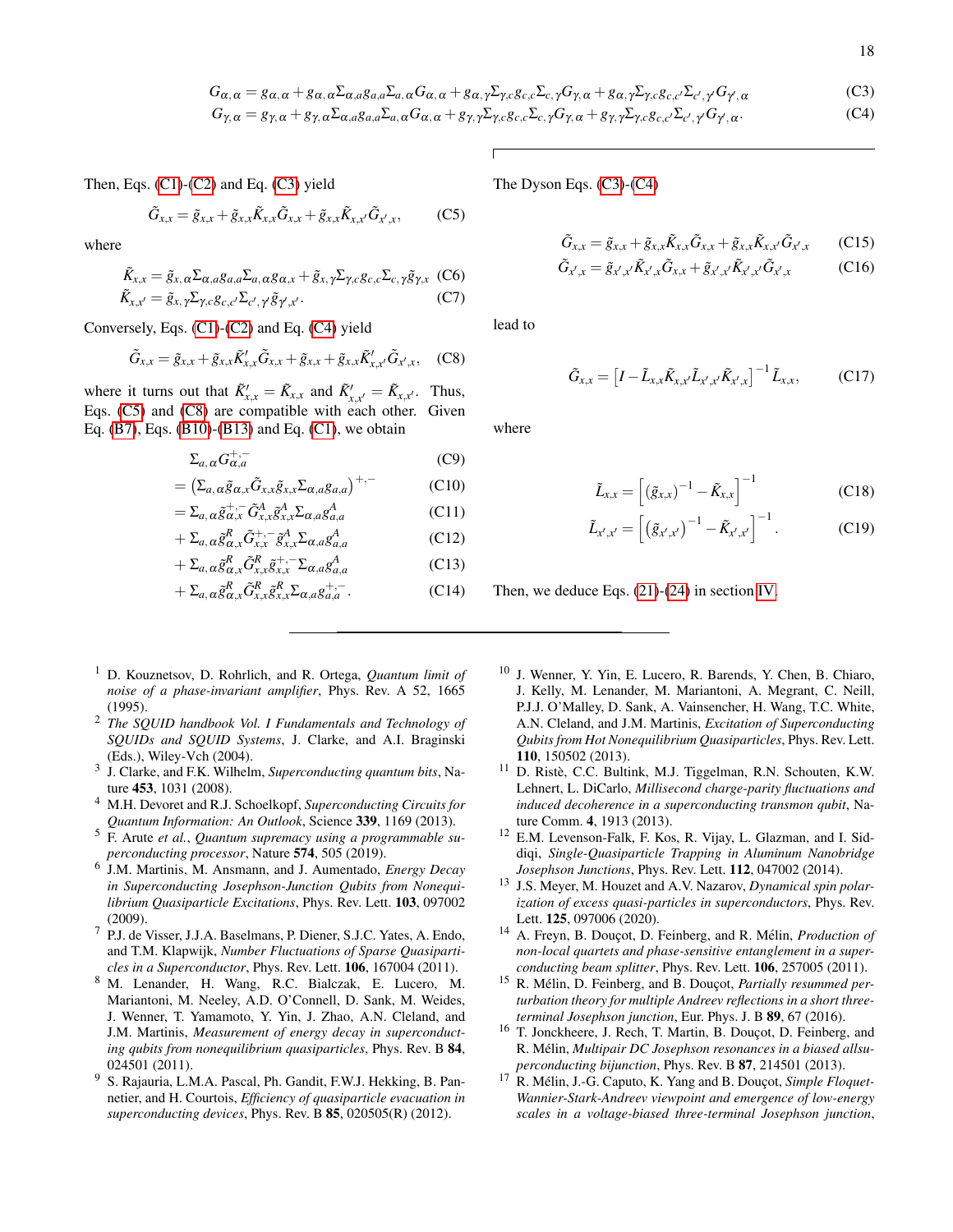Phys. Rev. B 95, 085415 (2017).

- <span id="page-18-19"></span><sup>18</sup> R. Mélin, M. Sotto, D. Feinberg, J.-G. Caputo and B. Douçot, *Gate-tunable zero-frequency current cross-correlations of the quartet mode in a voltage-biased three-terminal Josephson junction*, Phys. Rev. B 93, 115436 (2016).
- <span id="page-18-17"></span> $19$  R. Mélin, R. Danneau, K. Yang, J.-G. Caputo, and B. Douçot, *Engineering the Floquet spectrum of superconducting multiterminal quantum dots*, Phys. Rev. B 100, 035450 (2019).
- <span id="page-18-18"></span><sup>20</sup> R. Mélin and B. Douçot, *Inversion in a four terminal superconducting device on the quartet line. I. Two-dimensional metal and the quartet beam splitter*, Phys. Rev. B 102, 245435 (2020).
- <span id="page-18-15"></span><sup>21</sup> R. Mélin and B. Douçot, *Inversion in a four terminal superconducting device on the quartet line. II. Quantum dot and Floquet theory*, Phys. Rev. B 102, 245436 (2020).
- <span id="page-18-7"></span><sup>22</sup> R. Mélin, *The dc-Josephson effect with more than four superconducting leads*, [arXiv:2103.03519v](http://arxiv.org/abs/2103.03519)1 (2021).
- <span id="page-18-9"></span><sup>23</sup> J.D. Pillet, V. Benzoni, J. Griesmar, J.-L. Smirr, and Ç.Ö. Girit, *Nonlocal Josephson Effect in Andreev Molecules* Nano Lett. 19, 7138 (2019).
- <span id="page-18-11"></span><sup>24</sup> J.-D. Pillet, V. Benzoni, J. Griesmar, J.-L. Smirr, and Ç Ö Girit, *Scattering description of Andreev molecules*, SciPost Phys. Core 2, 009 (2020).
- <sup>25</sup> Z. Scherübl, A. Pályl and S. Csonka, *Transport signatures of an Andreev molecule in a quantum dot-superconductor-quantum dot setup*, Beilstein J. Nanotechnol. 10, 363 (2019).
- <sup>26</sup> V. Kornich, H.S. Barakov, and Yu.V. Nazarov, *Fine energy splitting of overlapping Andreev bound states in multiterminal superconducting nanostructures*, Phys. Rev. Research 1, 033004 (2019).
- <span id="page-18-10"></span><sup>27</sup> V. Kornich, H. S. Barakov and Yu. V. Nazarov, *Overlapping Andreev states in semiconducting nanowires: competition of 1D and 3D propagation*, Phys. Rev. B 101, 195430 (2020).
- <sup>28</sup> H.-Y. Xie, M.G. Vavilov and A. Levchenko, *Topological Andreev bands in three-terminal Josephson junctions*, Phys. Rev. B 96, 161406 (2017).
- <sup>29</sup> H.-Y. Xie, M.G. Vavilov and A. Levchenko, *Weyl nodes in Andreev spectra of multiterminal Josephson junctions: Chern numbers, conductances and supercurrents*, Phys. Rev. B 97, 035443 (2018).
- <span id="page-18-12"></span><sup>30</sup> A.H. Pfeffer, J.E. Duvauchelle, H. Courtois, R. Melin, D. Fein- ´ berg, and F. Lefloch, *Subgap structure in the conductance of a three-terminal Josephson junction*, Phys. Rev. B 90, 075401 (2014).
- <span id="page-18-13"></span><sup>31</sup> Y. Cohen, Y. Ronen, J.H. Kang, M. Heiblum, D. Feinberg, R. Mélin, and H. Strikman, *Non-local supercurrent of quartets in a three-terminal Josephson junction*, Proc. Natl. Acad. Sci. U. S. A. 115, 6991 (2018).
- <span id="page-18-14"></span><sup>32</sup> K.F. Huang, Y. Ronen, R. Melin, D. Feinberg, K. Watanabe, T. ´ Taniguchi, and P. Kim, *Quartet supercurrent in a multi-terminal Graphene-based Josephson Junction*, [arXiv:2008.03419](http://arxiv.org/abs/2008.03419) (2020).
- <span id="page-18-16"></span><sup>33</sup> E. Strambini, S. D'Ambrosio, F. Vischi, F.S. Bergeret, Yu.V. Nazarov, and F. Giazotto, *The* ω*-SQUIPT as a tool to phaseengineer Josephson topological materials*, Nat. Nanotechnol. 11, 1055 (2016).
- <sup>34</sup> A.W. Draelos, M.-T. Wei, A. Seredinski, H. Li, Y. Mehta, K. Watanabe, T. Taniguchi, I.V. Borzenets, F. Amet, and G. Finkelstein, *Supercurrent flow in multiterminal graphene Josephson junctions*, Nano Lett. 19, 1039 (2019).
- <sup>35</sup> N. Pankratova, H. Lee, R. Kuzmin, K. Wickramasinghe,1, W. Mayer,J. Yuan,M. Vavilov,J. Shabani and V. Manucharyan, *The multi-terminal Josephson effect*, Phys. Rev. X 10, 031051 (2020).
- <sup>36</sup> G.V. Graziano, J.S. Lee, M. Pendharkar, C. Palmstrom and V.S. Pribiag, *Transport Studies in a Gate-Tunable Three-Terminal*

*Josephson Junction*, [arXiv:1905.11730v](http://arxiv.org/abs/1905.11730)2 (2020).

- <sup>37</sup> E.G. Arnault, T. Larson, A. Seredinski, L. Zhao, H. Li, K. Watanabe, T. Tanniguchi, I. Borzenets, F. Amet and G. Finkelstein, *The multiterminal inverse AC Josephson effect*, [arXiv:2012.15253v](http://arxiv.org/abs/2012.15253)1 (2020).
- <sup>38</sup> S.A. Khan, L. Stampfer, T. Mutas, J.-H. Kang, P. Krogstrup and T.S. Jespersen, *Multiterminal Quantized Conductance in InSb Nanocrosses*, [arXiv:2101.02529](http://arxiv.org/abs/2101.02529) (2021).
- <span id="page-18-0"></span> $39$  O. Kürtössy, Z. Scherübl, G. Fülöp, I. E. Lukács, T. Kanne, J. Nygard, P. Makk and S. Csonka, *Andreev molecule in parallel InAs nanowires*, [arXiv:2103.14083](http://arxiv.org/abs/2103.14083) (2021).
- <span id="page-18-1"></span><sup>40</sup> R.-P. Riwar, M. Houzet, J.S. Meyer, and Y.V. Nazarov, *Multiterminal Josephson junctions as topological materials*, Nat. Commun. 7, 11167 (2016).
- <sup>41</sup> E. Eriksson, R.-P. Riwar, M. Houzet, J. S. Meyer, and Y. V. Nazarov, *Topological transconductance quantization in a fourterminal Josephson junction*, Phys. Rev. B 95, 075417 (2017).
- <sup>42</sup> O. Deb, K. Sengupta and D. Sen, *Josephson junctions of multiple superconducting wires*, Phys. Rev. B 97, 174518 (2018).
- <sup>43</sup> H. Weisbrich, R.L. Klees, G. Rastelli and W. Belzig, *Second Chern Number and Non-Abelian Berry Phase in Topological Superconducting Systems*, PRX Quantum 2, 010310 (2021).
- <sup>44</sup> V. Fatem, A.R. Akhmerov and L. Bretheau, *Weyl Josepshon circuits*, [arXiv:2008.13758v](http://arxiv.org/abs/2008.13758)1 (2020).
- 45 L. Peyruchat, J. Griesmar, J.-D. Pillet and Ç.Ö Girit, *Transconductance quantization in a topological Josephson tunnel junction circuit*, [arXiv:2009.03291v](http://arxiv.org/abs/2009.03291)1 (2020).
- <sup>46</sup> Y. Chen and Y.V. Nazarov, *Weyl point immersed in a continuous spectrum: an example from superconducting nanostructures*, [arXiv:2102.03947v](http://arxiv.org/abs/2102.03947)1 (2021).
- <sup>47</sup> E.V. Repin and Y.V. Nazarov, *Weyl points in the multiterminal Hybrid Superconductor-Semiconductor Nanowire devices*, [arXiv:2010.11494v](http://arxiv.org/abs/2010.11494)1 (2020).
- <span id="page-18-2"></span><sup>48</sup> B. Douçot, R. Danneau, K. Yang, J.-G. Caputo and R. Mélin, *Berry phase in superconducting multiterminal quantum dots*, Phys. Rev. B 101, 035411 (2020).
- <span id="page-18-3"></span>49 B. Venitucci, D. Feinberg, R. Mélin, B. Douçot, Nonadiabatic *Josephson current pumping by microwave irradiation*, Phys. Rev. B 97, 195423 (2018).
- <sup>50</sup> L.P. Gavensky, G. Usaj, D. Feinberg and C.A. Balseiro, *Berry curvature tomography and realization of topological Haldane model in driven three-terminal Josephson junctions*, Phys. Rev. B 97, 220505 (2018).
- <span id="page-18-4"></span><sup>51</sup> R. L. Klees, G. Rastelli, J. C. Cuevas, and W. Belzig, *Microwave Spectroscopy Reveals the Quantum Geometric Tensor of Topological Josephson Matter*, Phys. Rev. Lett. 124, 197002 (2020).
- <span id="page-18-5"></span><sup>52</sup> M.A.H. Nerenberg, J.A. Blackburn, and D.W. Jillie, *Voltage locking and other interactions in coupled superconducting weak links. I. Theory*, Phys. Rev. B 21, 118 (1980).
- <span id="page-18-6"></span><sup>53</sup> D.W. Jillie, M.A.H. Nerenberg, and J.A. Blackburn, *Voltage locking and other interactions in coupled superconducting weak links. II. Experiment*, Phys. Rev. B 21, 125 (1980).
- <span id="page-18-8"></span>54 D. Beckmann, H.B. Weber, and H.v. Löhneysen, *Evidence for crossed Andreev reflection in Superconductor-Ferromagnet hybrid structures*, Phys. Rev. Lett. 93, 197003 (2004).
- <sup>55</sup> S. Russo, M. Kroug, T.M. Klapwijk, and A.F. Morpurgo, *Experimental observation of bias-dependent nonlocal Andreev reflection*, Phys. Rev. Lett. 95, 027002 (2005).
- <sup>56</sup> P. Cadden-Zimansky and V. Chandrasekhar, *Nonlocal correlations in normal-metal superconducting systems*, Phys. Rev. Lett. 97, 237003 (2006).
- <sup>57</sup> P. Cadden-Zimansky, Z. Jiang, and V. Chandrasekhar, *Charge imbalance, crossed Andreev reflection and elastic co-tunneling in ferromagnet/superconductor/normal-metal structures*, New J.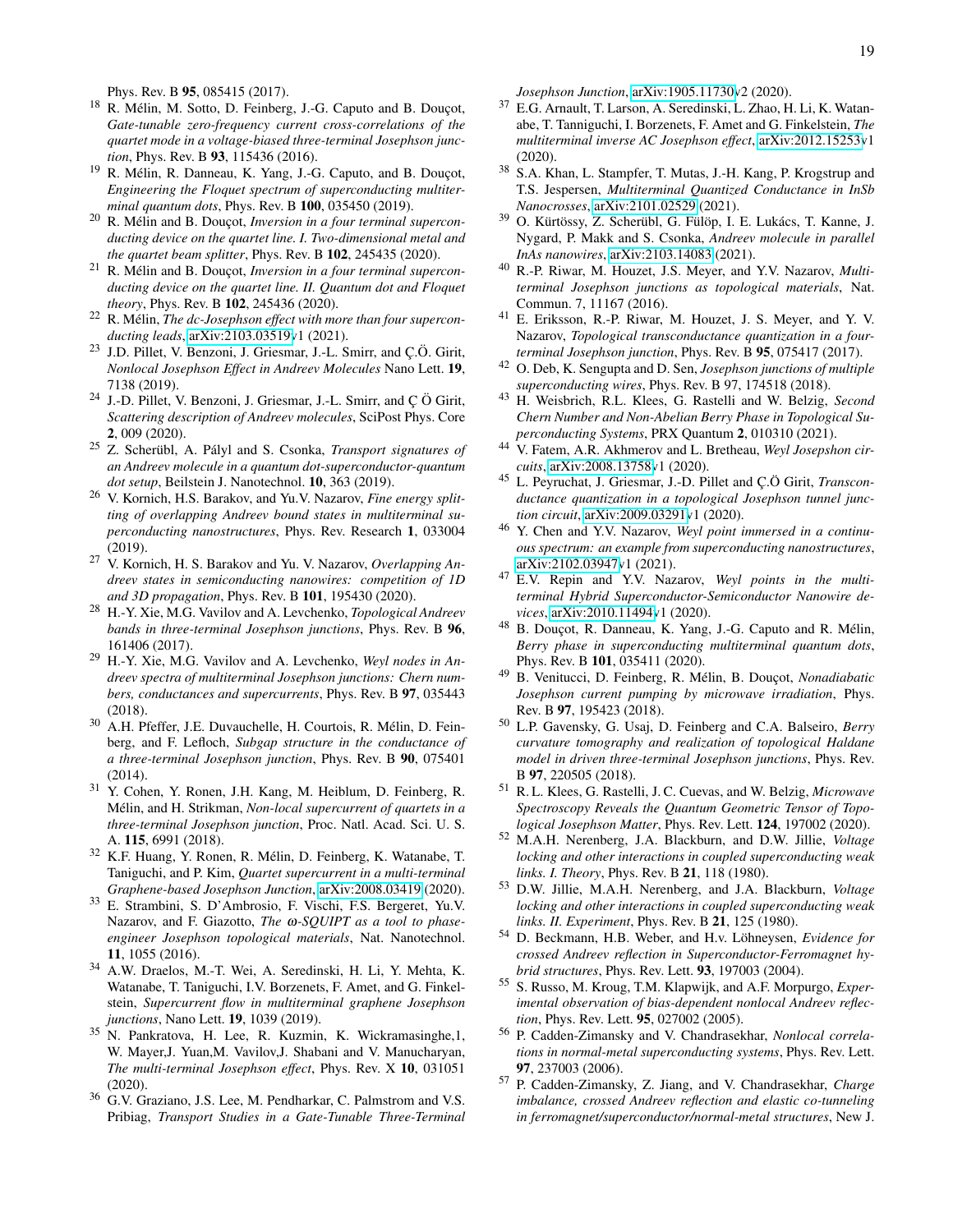Phys. 9, 116 (2007).

- <sup>58</sup> L.G. Herrmann, F. Portier, P. Roche, A. Levy Yeyati, T. Kontos, and C. Strunk, *Carbon nanotubes as Cooper pair beam splitters*, Phys. Rev. Lett. 104, 026801 (2010).
- <sup>59</sup> L. Hofstetter, S. Csonka, J. Nygoard, and C. Schönenberger, *Cooper pair splitter realized in a two-quantum-dot Y-junction*, Nature (London) 461, 960 (2009).
- <sup>60</sup> J. Wei and V. Chandrasekhar, *Positive noise cross-correlation in hybrid superconducting and normal-metal three-terminal devices*, Nat. Phys. 6, 494 (2010).
- <span id="page-19-7"></span><sup>61</sup> A. Das, Y. Ronen, M. Heiblum, D. Mahalu, A.V. Kretinin, and H. Shtrikman, *High-efficiency Cooper pair splitting demonstrated by two-particle conductance resonance and positive noise crosscorrelation*, Nat. Commun. 3, 1165 (2012).
- <span id="page-19-8"></span><sup>62</sup> M.S. Choi, C. Bruder, and D. Loss, *Spin-dependent Josephson current through double quantum dots and measurement of entangled electron states*, Phys. Rev. B 62, 13569 (2000).
- <sup>63</sup> P. Recher, E.V. Sukhorukov, and D. Loss, *Andreev tunneling, Coulomb blockade, and resonant transport of nonlocal spinentangled electrons*, Phys. Rev. B 63, 165314 (2001).
- <span id="page-19-15"></span><sup>64</sup> G.B. Lesovik, T. Martin, and G. Blatter, *Electronic entanglement in the vicinity of a superconductor*, Eur. Phys. J. B 24, 287 (2001).
- <sup>65</sup> N.M. Chtchelkatchev, G. Blatter, G.B. Lesovik, and T. Martin, *Bell inequalities and entanglement in solid-state devices*, Phys. Rev. B 66, 161320 (2002).
- <sup>66</sup> A.V. Lebedev, G.B. Lesovik, and G. Blatter, *Generating spinentangled electron pairs in normal conductors using voltage pulses*, Phys. Rev. B 72, 245314 (2005).
- <sup>67</sup> K.V. Bayandin, G.B. Lesovik, and T. Martin, *Energy entanglement in normal metal–superconducting forks* Phys. Rev. B 74, 085326 (2006).
- <sup>68</sup> N.K. Allsopp, V.C. Hui, C.J. Lambert, and S.J. Robinson, *Theory of the sign of multi-probe conductances for normal and superconducting materials*, J. Phys.: Condens. Matter 6, 10475 (1994).
- <sup>69</sup> J.M. Byers and M.E. Flatte,´ *Probing Spatial Correlations with Nanoscale Two-Contact Tunneling*, Phys. Rev. Lett. 74, 306 (1995).
- <sup>70</sup> J. Torres and T. Martin, ` *Positive and negative Hanbury-Brown and Twiss correlations in normal metal-superconducting devices*, Eur. Phys. J. B 12, 319 (1999).
- <sup>71</sup> G. Deutscher and D. Feinberg, *Coupling superconductingferromagnetic point contacts by Andreev reflections*, Appl. Phys. Lett. 76, 487 (2000).
- <sup>72</sup> G. Falci, D. Feinberg, and F.W.J. Hekking, *Correlated tunneling into a superconductor in a multiprobe hybrid structure*, Europhys. Lett. 54, 255 (2001).
- <sup>73</sup> R. Mélin and D. Feinberg, *Transport theory of multiterminal hybrid structures*, Eur. Phys. J. B 26, 101 (2002).
- <span id="page-19-14"></span><sup>74</sup> R. Mélin and D. Feinberg, Sign of the crossed conductances *at a ferromagnet/superconductor/ferromagnet double interface*, Phys. Rev. B 70, 174509 (2004).
- <sup>75</sup> R. Mélin, C. Benjamin, and T. Martin, *Positive cross correlations of noise in superconducting hybrid structures: Roles of interfaces and interactions*, Phys. Rev. B 77, 094512 (2008).
- <sup>76</sup> A. Freyn, M. Flöser and R. Mélin, *Positive current crosscorrelations in a highly transparent normal-superconducting beam splitter due to synchronized Andreev and inverse Andreev reflections*, Phys. Rev. B 82, 014510 (2010).
- <span id="page-19-0"></span>77 M. Flöser, D. Feinberg, and R. Mélin, Absence of split *pairs in cross correlations of a highly transparent normal metal–superconductor–normal metal electron-beam splitter*, Phys. Rev. B 88, 094517 (2013).
- <span id="page-19-1"></span><sup>78</sup> A.F. Andreev, *Thermal conductivity of the intermediate state of superconductors*, Soviet Physics JETP 20, 1490 (1965)[J. Exptl. Theoret. Phys. 47, 2222 (1964)].
- 79 L. Bretheau, Ç.Ö. Girit, D. Esteve, H. Pothier and C. Urbina, *Tunnelling spectroscopy of Andreev states in graphene*, Nature 499, 319 (2013).
- 80 L. Bretheau, C.Ö. Girit, C. Urbina, D. Esteve, H. Pothier, Super*current Spectroscopy of Andreev States*, Phys. Rev. X 3, 041034 (2013).
- <sup>81</sup> J. Schindele, A. Baumgartner, R. Maurand, M. Weiss, and C. Schönenberger, *Nonlocal spectroscopy of Andreev bound states* Phys. Rev. B 89, 45422 (2014).
- 82 D.G. Olivares, A. Levy Yeyati, L. Bretheau, C.Ö. Girit, H. Pothier, D. Esteve, C. Urbina, *Dynamics of quasiparticle trapping in Andreev levels*, Phys. Rev. B 89, 104504 (2014).
- 83 C. Janvier, L. Tosi, L. Bretheau, C.Ö. Girit, M. Stern, P. Bertet, P. Joyez, D. Vion, D. Esteve, M.F. Goffman, H. Pothier, and C. Urbina, *Coherent manipulation of Andreev states in superconducting atomic contacts*, Science 349, 1199 (2015).
- 84 J. Gramich, A. Baumgartner, and C. Schönenberger, *Resonant and inelastic Andreev tunneling observed on a carbon nanotube quantum dot*, Phys. Rev. Lett. 115, 216801 (2015).
- 85 L. Bretheau, J.I.-J. Wang, R. Pisoni, K. Watanabe, T. Taniguchi and P. Jarillo-Herrero, *Tunnelling spectroscopy of Andreev states in graphene*, Nat. Phys. 13, 756 (2017).
- 86 J. Gramich, A. Baumgartner, and C. Schönenberger, *Andreev bound states probed in three-terminal quantum dots*, Phys. Rev. B 96, 195418 (2017).
- <sup>87</sup> B. Dassonneville, A. Murani, M. Ferrier, S. Guéron, and H. Bouchiat, *Coherence-enhanced phase-dependent dissipation in long SNS Josephson junctions: Revealing Andreev bound state dynamics*, Phys. Rev. B 97, 184505 (2018).
- <span id="page-19-2"></span><sup>88</sup> L. Tosi, C. Metzger, M.F. Goffman, C. Urbina, H. Pothier, S. Park, A. Levy Yeyati, J. Nygøard, P. Krogstrup, *Spin-Orbit splitting of Andreev states revealed by microwave spectroscopy*, Phys. Rev. X 9, 011010 (2019).
- <span id="page-19-3"></span><sup>89</sup> W.J. Tomasch, *Geometrical resonance in the tunneling characteristics of superconducting Pb*, Phys. Rev. Lett. 15, 672 (1965).
- <sup>90</sup> W.J. Tomasch, *Geometrical resonance and boundary effects in tunneling from superconducting In*, Phys. Rev. Lett. 16, 16 (1966).
- <span id="page-19-4"></span><sup>91</sup> W.J. Tomasch and T. Wolfram, *Energy spacing of geometrical resonance structure in very thick films of superconducting In*, Phys. Rev. Lett. 16, 352 (1966).
- <span id="page-19-5"></span><sup>92</sup> W.L. McMillan and P.W. Anderson, *Theory of geometrical resonances in the tunneling characteristics of thick films of superconductors*, Phys. Rev. Lett. 16, 85 (1966).
- <span id="page-19-6"></span><sup>93</sup> T. Wolfram and G.W. Lehman, *Theory of the Tomasch effect*, Physics Letters 24A, 101 (1967)
- <span id="page-19-9"></span><sup>94</sup> R. Mélin, F.S. Bergeret, and A. Levy Yeyati, Self-consistent mi*croscopic calculations for nonlocal transport through nanoscale superconductors*, Phys. Rev. B 79, 104518 (2009).
- <span id="page-19-10"></span><sup>95</sup> J. Gavoret, P. Nozières, B. Roulet, M. Combescot, Optical ab*sorption in degenerate semiconductors*, Journal de Physique 30, 987 (1969).
- <span id="page-19-11"></span><sup>96</sup> B.J. Van Wees, K.-M. H. Lenssen and C.J.P.M. Harmans, *Transmission formalism for supercurrent flow in multiprobe superconductor-semiconductor devices*, Phys. Rev. B 44, 470 (1991).
- <span id="page-19-12"></span><sup>97</sup> J.J.A. Baselmans, A.F. Morpurgo, B.J. van Wees and T.M. Klapwijk, *Reversing the direction of the supercurrent in a controllable Josephson junction*, Nature 397, 43 (1999).
- <span id="page-19-13"></span><sup>98</sup> C. Caroli, R. Combescot, P. Nozieres and D. Saint-James, ` *Direct calculation of the tunneling current*, Jour. Phys. C: Solid State